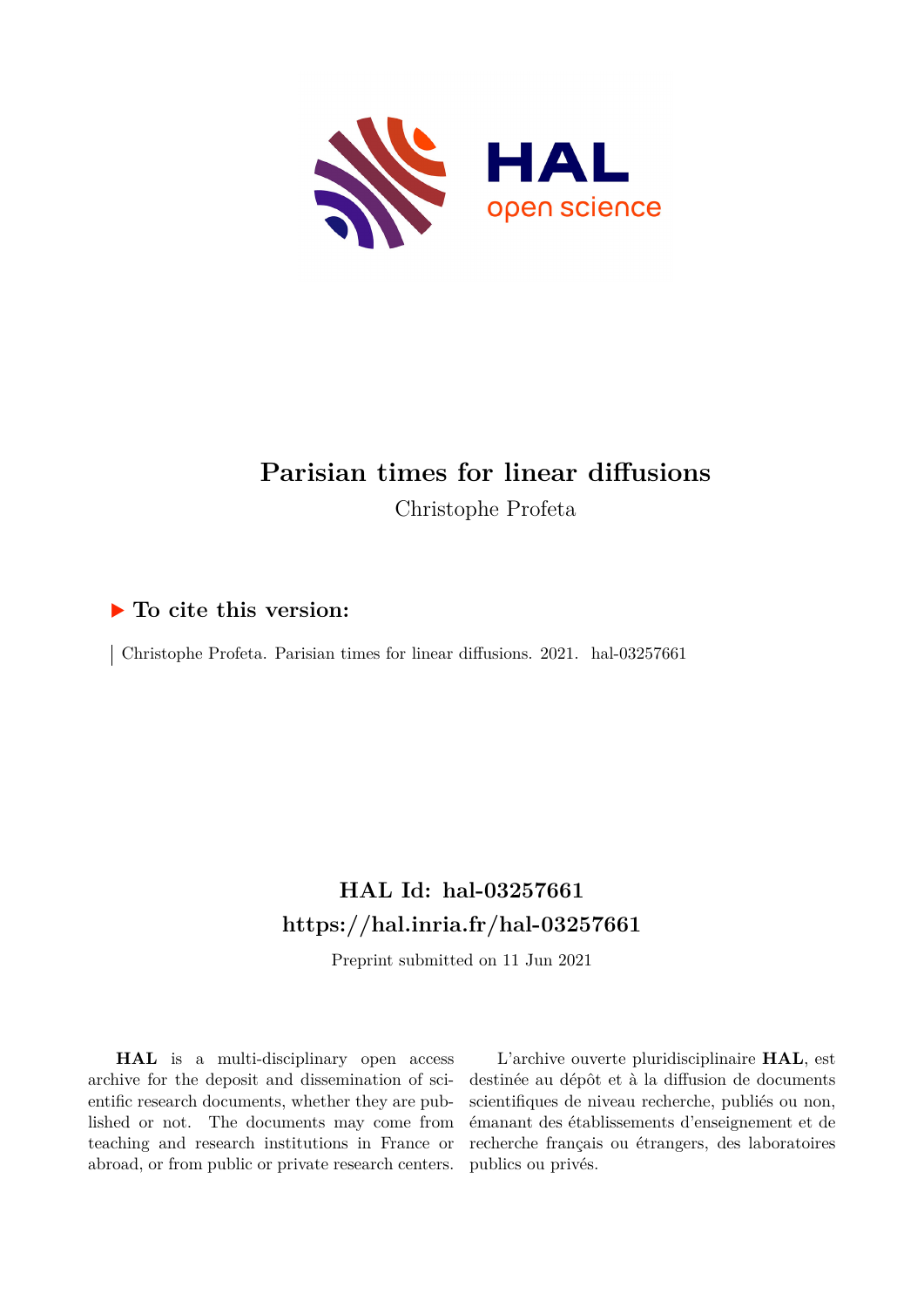## PARISIAN TIMES FOR LINEAR DIFFUSIONS

#### CHRISTOPHE PROFETA

Abstract. We compute the joint distribution of the first times a linear diffusion makes an excursion longer than some given duration above (resp. below) some fixed level. In the literature, such stopping times have been introduced and studied in the framework of Parisian barrier options, mainly in the case of Brownian motion with drift. We also exhibit several independence properties, and provide some formulae for the associated ruin probabilities.

### 1. STATEMENT OF THE MAIN RESULTS

1.1. Introduction. Let X be a regular diffusion, without killing, taking values in some interval  $I \subseteq \mathbb{R}$ . In this note, we are interested in the following *Parisian* stopping times:

$$
\kappa_r^{(a,\pm)} = \inf\{t > r, \ t - g_t^{(a)} \ge r \text{ and } \pm (X_t - a) \ge 0\}
$$

where  $a \in \text{Int}(I)$ , the interior of  $I, r > 0$  and

$$
g_t^{(a)} = \sup\{s \le t, \ X_s = a\}.
$$

These stopping times are the first times the process  $X$  makes an excursion above  $a$  (resp. below a) longer than  $r > 0$ . They were introduced by Chesney, Jeanblanc & Yor [3] for the pricing of some barrier options, in which the owner loses the option if the underlying asset  $X$ remains long enough below or above some fixed level. Several papers have been devoted to the valuation of such options, but in the case of diffusion processes, to our knowledge, only the example of Brownian motion with drift has been studied in details so far. In the case of two barriers, we refer the reader to Dassios & Wu [5] who start from a semi-Markov model and use a limiting procedure, and to Anderluh & van der Weide [1] and Labart & Lelong [10] who use mainly martingales methods.

We shall not tackle here the problem of computing Parisian options, but rather study the distribution of the quadruplet  $(\kappa_u^{(a,-)}, \kappa_v^{(b,+)}, X_{\kappa_u^{(a,-)}}, X_{\kappa_v^{(b,+)}})$  where  $a < b$  and  $u, v > 0$ . This distribution is always at the core of all the aforementioned papers. Our approach will essentially rely on diffusion and excursion theory.

The paper is divided as follows. In the remainder of Section 1, we introduce some notation and state our main result, as well as several corollaries and consequences. Section 2 is devoted

<sup>2020</sup> Mathematics Subject Classification. 60J60 ; 60G40.

Key words and phrases. Diffusion theory ; Excursion theory.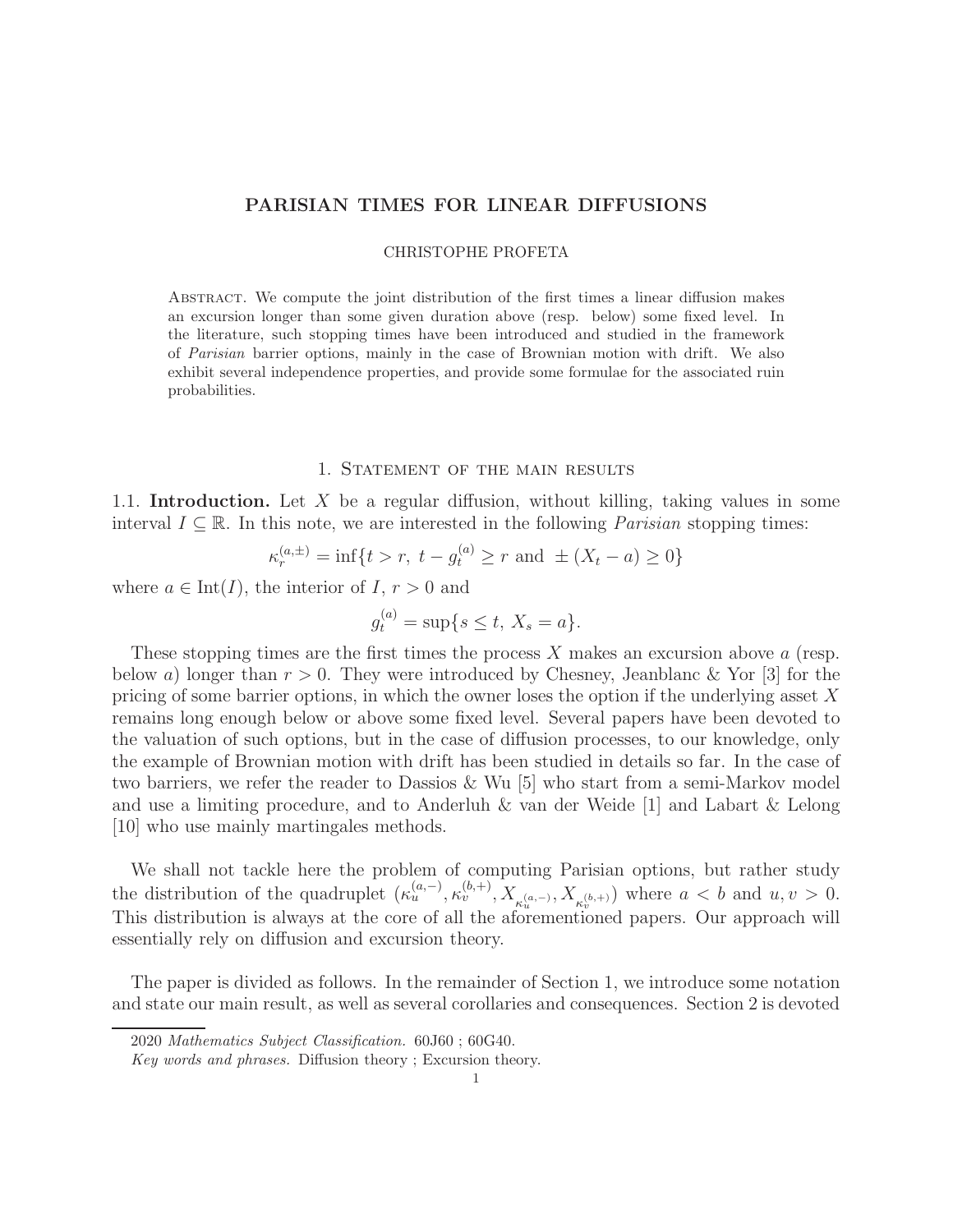to some preliminary lemmas, which will be needed for the proof of the main theorem in Section 3. Finally, several examples are given in Section 4, including Brownian motion with drift and some Bessel processes.

1.2. Notations. We shall work in the framework of Pitman & Yor [12]. Let us denote by  $\mathbb{P}_x$  and  $\mathbb{E}_x$  the probability and expectation of X when starting from  $x \in I$ , and  $(\mathcal{F}_t, t \geq 0)$ its natural filtration. We assume that the infinitesimal generator of  $X$  has the form

$$
\mathcal{G} = \frac{1}{2}\sigma^2(x)\frac{d^2}{dx^2} + \mu(x)\frac{d}{dx}
$$

on some appropriate domain, with  $\sigma$  a strictly positive and continuous function and  $\mu$  a locally bounded function. Recall that  $X$  may also be defined by its scale function  $s$  and speed measure  $m$  which are given by :

$$
s'(x) = \exp\left(-\int^x \frac{2\mu(y)}{\sigma^2(y)} dy\right) \quad \text{and} \quad m(dx) = \frac{2}{s'(x)\sigma^2(x)} dx. \quad (1.1)
$$

For  $a \in \text{Int}(I)$ , we define the first hitting time

$$
T_a = \inf\{t > 0, \, X_t = a\}.
$$

Its Laplace transform is classically given for  $\lambda > 0$  by :

$$
\mathbb{E}_x \left[ e^{-\lambda T_a} \right] = \begin{cases} \Phi_{\lambda,-}(x) / \Phi_{\lambda,-}(a) & \text{if } x \le a, \\ \Phi_{\lambda,+}(x) / \Phi_{\lambda,+}(a) & \text{if } x > a, \end{cases}
$$

where  $\Phi_{\lambda,-}$  and  $\Phi_{\lambda,+}$  are two solutions (respectively increasing and decreasing) of the ordinary differential equation  $\mathcal{G}u = \lambda u$ , subject to some appropriate boundary conditions. Applying the Markov property and using the continuity of the paths of X, we also have for  $a \leq x \leq b$ and  $\lambda > 0$  :

$$
\mathbb{E}_x \left[ e^{-\lambda T_a} 1_{\{T_a < T_b\}} \right] = \frac{W_\lambda^{(b)}(x)}{W_\lambda^{(b)}(a)} \quad \text{and} \quad \mathbb{E}_x \left[ e^{-\lambda T_b} 1_{\{T_b < T_a\}} \right] = \frac{W_\lambda^{(a)}(x)}{W_\lambda^{(a)}(b)}
$$

where, for  $c \in I$ , the function  $W_{\lambda}^{(c)}$  $\lambda^{(c)}$  is defined by :

$$
W_{\lambda}^{(c)}(x) = \Phi_{\lambda,+}(x)\Phi_{\lambda,-}(c) - \Phi_{\lambda,-}(x)\Phi_{\lambda,+}(c).
$$

Recall next from Itô & McKean [8, Section 6.2] that  $T_a$  admits a continuous probability density function and that there exist two Lévy measures  $\nu_+^{(a)}$  and  $\nu_-^{(a)}$  such that

$$
\nu_{\pm}^{(a)}(dt) = \pm \lim_{\varepsilon \downarrow 0} \frac{\mathbb{P}_{a \pm \varepsilon}(T_a \in dt)}{s(a \pm \varepsilon) - s(a)} = \pm \frac{1}{s'(a)} \frac{\mathrm{d}}{\mathrm{d}x} \mathbb{P}_x(T_a \in dt)_{|x = a^{\pm}}.
$$

Equivalently,  $\nu_+^{(a)}$  and  $\nu_-^{(a)}$  may be defined by their (modified) Laplace transforms :

$$
\int_{(0,+\infty]} (1 - e^{-\lambda t}) \nu_{\pm}^{(a)}(dt) = \mp \frac{1}{s'(a)} \frac{\Phi'_{\lambda,\pm}(a)}{\Phi_{\lambda,\pm}(a)}.
$$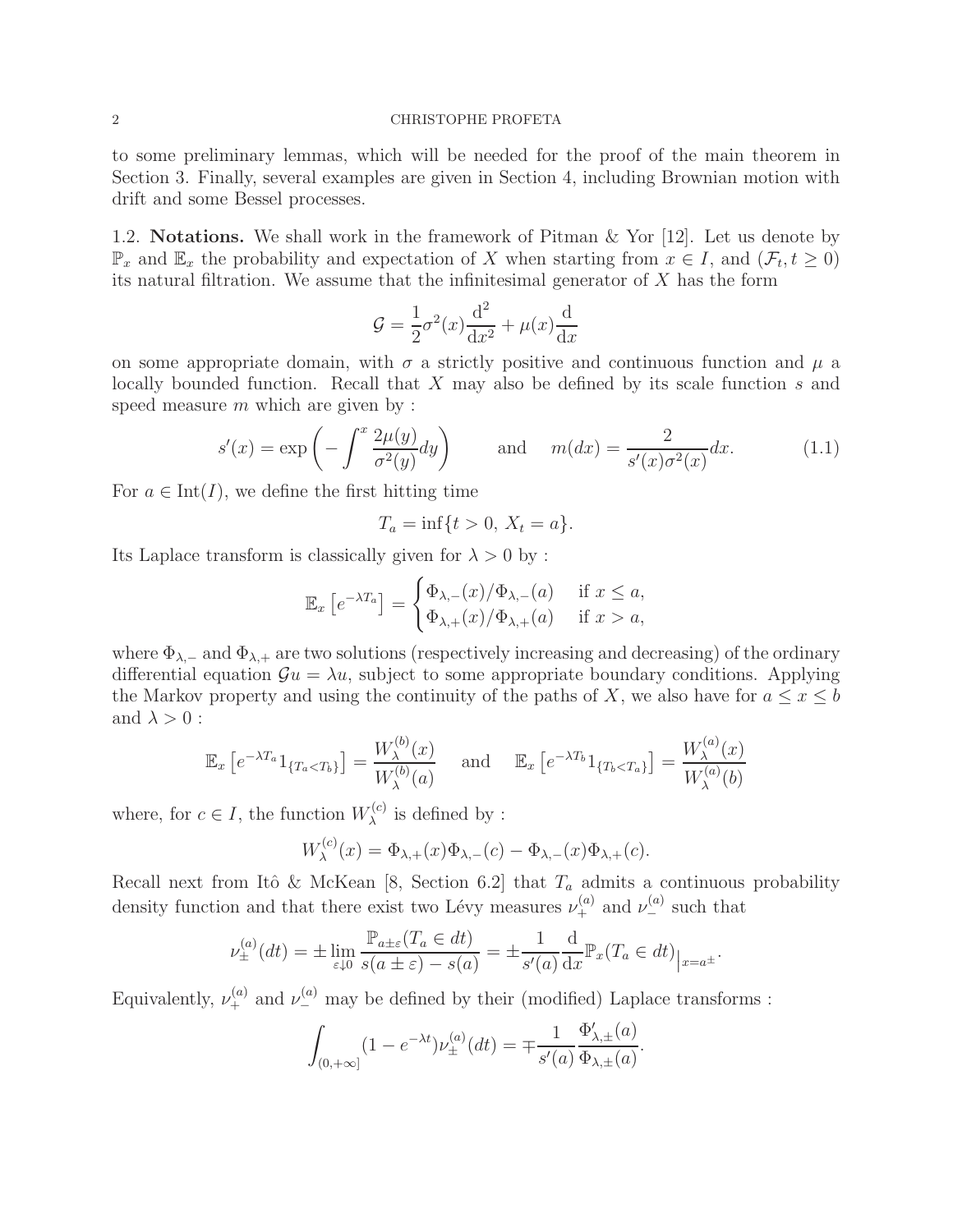Some care must be taken when dealing with transient diffusions, as in this case, the measure  $\nu_{\pm}^{(a)}$  might have an atom at  $t = +\infty$  given by :

$$
\nu^{(a)}_{\pm}(\{\pm \infty\}) = \mp \frac{1}{s'(a)} \lim_{\lambda \downarrow 0} \frac{\Phi'_{\lambda,\pm}(a)}{\Phi_{\lambda,\pm}(a)}.
$$

We also introduce the Green kernel of  $X$  which is defined by the formula

$$
G_{\lambda}(x,y) = \int_0^{+\infty} e^{-\lambda t} p(t;x,y) dt
$$

where  $p(t; x, y)$  denotes the transition density of X with respect to the speed measure m, i.e.

$$
\mathbb{P}_x(X_t \in dy) = p(t; x, y)m(dy).
$$

The Green kernel admits the classic representation

$$
G_{\lambda}(x,y) = \omega_{\lambda}^{-1} \Phi_{\lambda,-}(x) \Phi_{\lambda,+}(y), \qquad x \le y,
$$

where the Wronskian  $\omega_{\lambda}$  is defined by

$$
\omega_\lambda = \frac{\Phi_{\lambda,-}'(x)\Phi_{\lambda,+}(x) - \Phi_{\lambda,-}(x)\Phi_{\lambda,+}'(x)}{s'(x)}
$$

and is independent from x.

We finally define the positive and negative meanders of lengths  $u$  by :

$$
\forall \Lambda_u \in \mathcal{F}_u, \qquad \begin{cases} \mathbb{P}_a^{\uparrow, u} \left( \Lambda_u \right) = \lim_{\varepsilon \downarrow 0} \mathbb{P}_{a+\varepsilon} \left( \Lambda_u | T_a > u \right) \\ \mathbb{P}_a^{\downarrow, u} \left( \Lambda_u \right) = \lim_{\varepsilon \downarrow 0} \mathbb{P}_{a-\varepsilon} \left( \Lambda_u | T_a > u \right). \end{cases}
$$

The occurrence of meanders in the forthcoming formulae is not surprising as the random variables  $X_{\kappa_u^{(a,-)}}$  and  $X_{\kappa_v^{(b,+)}}$  are respectively a.s. smaller than a and greater than b.

1.3. Main results. Let  $\alpha$  and  $\beta$  be two continuous and bounded functions from I to [0, +∞). For  $a \le x \le b$  and  $\gamma, \lambda, u, v > 0$  let us define the modified Laplace transform of the quadruplet  $(\kappa_u^{(a,-)}, \kappa_v^{(b,+)}, X_{\kappa_u^{(a,-)}}, X_{\kappa_v^{(b,+)}})$  by :

$$
F_{\alpha,\beta,\gamma,\lambda}(x)=\mathbb{E}_x\left[e^{-\gamma \kappa_u^{(a,-)}-\lambda \kappa_v^{(b,+)}}\alpha\big(X_{\kappa_u^{(a,-)}}\big)\beta\big(X_{\kappa_v^{(b,+)}}\big)1_{\{\kappa_v^{(b,+)}\leq \kappa_u^{(a,-)}<+\infty\}}\right].
$$

The main result of the paper is the computation of this function. To simplify the statement, let us set :  $\lambda$ 

$$
\Psi_{\lambda}^{(\pm)}(a,b,r) = \frac{\Phi_{\lambda,\pm}(a)}{\Phi_{\lambda,\pm}(b)} \pm \frac{W_{\lambda}^{(b)}(a)}{\omega_{\lambda}} \int_{r}^{+\infty} e^{-\lambda t} \nu_{\pm}^{(b)}(dt).
$$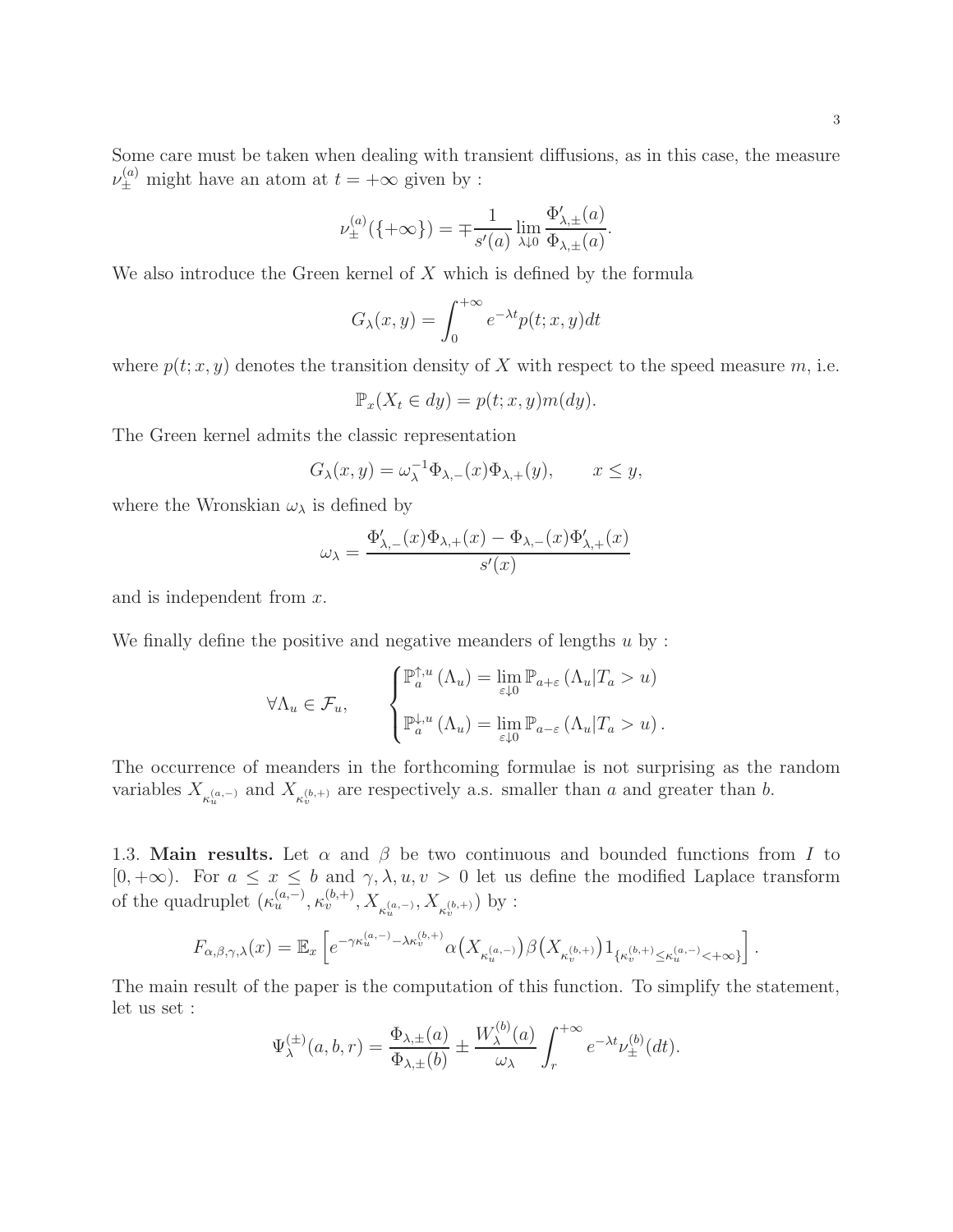**Theorem 1.** *For*  $a \leq x \leq b$ *, the function*  $F_{\alpha,\beta,\gamma,\lambda}$  *admits the expression*:

$$
F_{\alpha,\beta,\gamma,\lambda}(x) = \left(\frac{W_{\gamma+\lambda}^{(b)}(x)}{W_{\gamma+\lambda}^{(b)}(a)}\frac{1}{\Psi_{\gamma+\lambda}^{(-)}(b,a,u)} + \frac{W_{\gamma+\lambda}^{(a)}(x)}{W_{\gamma+\lambda}^{(a)}(b)}\right)F_{\alpha,\beta,\gamma,\lambda}(b)
$$
(1.2)

*where*

 $F_{\alpha,\beta,\gamma,\lambda}(b)$ 

$$
=e^{-(\lambda+\gamma)v}\frac{W_{\gamma+\lambda}^{(b)}(a)}{\omega_{\gamma+\lambda}}\frac{\nu^{(b)}_+[v,+\infty]\mathbb{E}_b\left[e^{-\gamma\kappa_u^{(a,-)}}\right]}{\Psi_{\gamma+\lambda}^{(+)}(a,b,v)-\frac{1}{\Psi_{\gamma+\lambda}^{(-)}(b,a,u)}}\mathbb{E}_a^{\downarrow,u}\left[\alpha\left(X_u\right)\right]\mathbb{E}_b^{\uparrow,v}\left[\frac{\Phi_{\gamma,+}(X_v)}{\Phi_{\gamma,+}(b)}\beta\left(X_v\right)\right]
$$

*and*

$$
\mathbb{E}_b\left[e^{-\gamma \kappa_u^{(a,-)}}\right] = e^{-\gamma u} \frac{\Phi_{\gamma,+}(b)}{\Phi_{\gamma,+}(a)} \frac{\nu^{(a)}_-[u,+\infty]}{\frac{1}{G_\gamma(a,a)} + \int_u^{+\infty} e^{-\gamma t} \nu^{(a)}_- (dt)}.
$$

One may observe several independence properties in this formula.

- (1) Letting  $\gamma \downarrow 0$ , we deduce that on the set  $\{\kappa_v^{(b,+)} \leq \kappa_u^{(a,-)} < +\infty\}$ , the random variables  $\kappa_v^{(b,+)}$ ,  $X_{\kappa_u^{(a,-)}}$  and  $X_{\kappa_v^{(b,+)}}$  are mutually independent.
- (2) Taking  $\alpha \equiv 1$ , we observe that one may remove the condition  $\{\kappa_u^{(a,-)} \leq +\infty\}$  in the definition of  $F_{1,\beta,\gamma,\lambda}$ . Letting  $\gamma \downarrow 0$  and then  $u \to +\infty$ , we deduce that on the set  $\{\kappa_v^{(b,+)} < +\infty\}$ , the random variables  $\kappa_v^{(b,+)}$  and  $X_{\kappa_v^{(b,+)}}$  are independent. This independence property, when dealing with a single boundary, was already observed in the Brownian case by Chesney, Jeanblanc & Yor [3].

We mention below two situations where Theorem 1 greatly simplifies. First, when  $\alpha \equiv$  $\beta \equiv 1$ , one obtains the following corollary :

Corollary 2. For  $a < b$  and  $\gamma, \lambda > 0$ , the Laplace transform of the pair  $(\kappa_u^{(a,-)}, \kappa_v^{(b,+)})$  is *given by :*

$$
\mathbb{E}_b\left[e^{-\gamma \kappa_u^{(a,-)} - \lambda \kappa_v^{(b,+)} } 1_{\{\kappa_v^{(b,+)} \leq \kappa_u^{(a,-)}\}}\right] = e^{-\lambda v} \frac{W_{\gamma+\lambda}^{(b)}(a)}{\omega_{\gamma+\lambda}} \frac{\int_v^{+\infty} e^{-\gamma t} \nu_+^{(b)}(dt)}{\Psi_{\gamma+\lambda}^{(+)}(a,b,v) - \frac{1}{\Psi_{\gamma+\lambda}^{(-)}(b,a,u)}} \mathbb{E}_b\left[e^{-\gamma \kappa_u^{(a,-)} }\right].
$$

This result follows from the observation that

$$
\mathbb{E}_{b}^{\uparrow,v} \left[ \frac{\Phi_{\gamma,+}(X_v)}{\Phi_{\gamma,+}(b)} \right] = \lim_{\varepsilon \downarrow 0} \frac{\mathbb{E}_{b+\varepsilon} \left[ \mathbb{E}_{X_v} \left[ e^{-\gamma T_b} \right] \mathbb{1}_{\{T_b \ge v\}} \right]}{\mathbb{P}_{b+\varepsilon}(T_b \ge v)} \n= \lim_{\varepsilon \downarrow 0} \frac{\mathbb{E}_{b+\varepsilon} \left[ e^{-\gamma (T_b - v)} \mathbb{1}_{\{T_b \ge v\}} \right]}{\mathbb{P}_{b+\varepsilon}(T_b \ge v)} = \frac{e^{\gamma v} \int_v^{+\infty} e^{-\gamma t} \nu_+^{(b)}(dt)}{\nu_+^{(b)}[v, +\infty]}
$$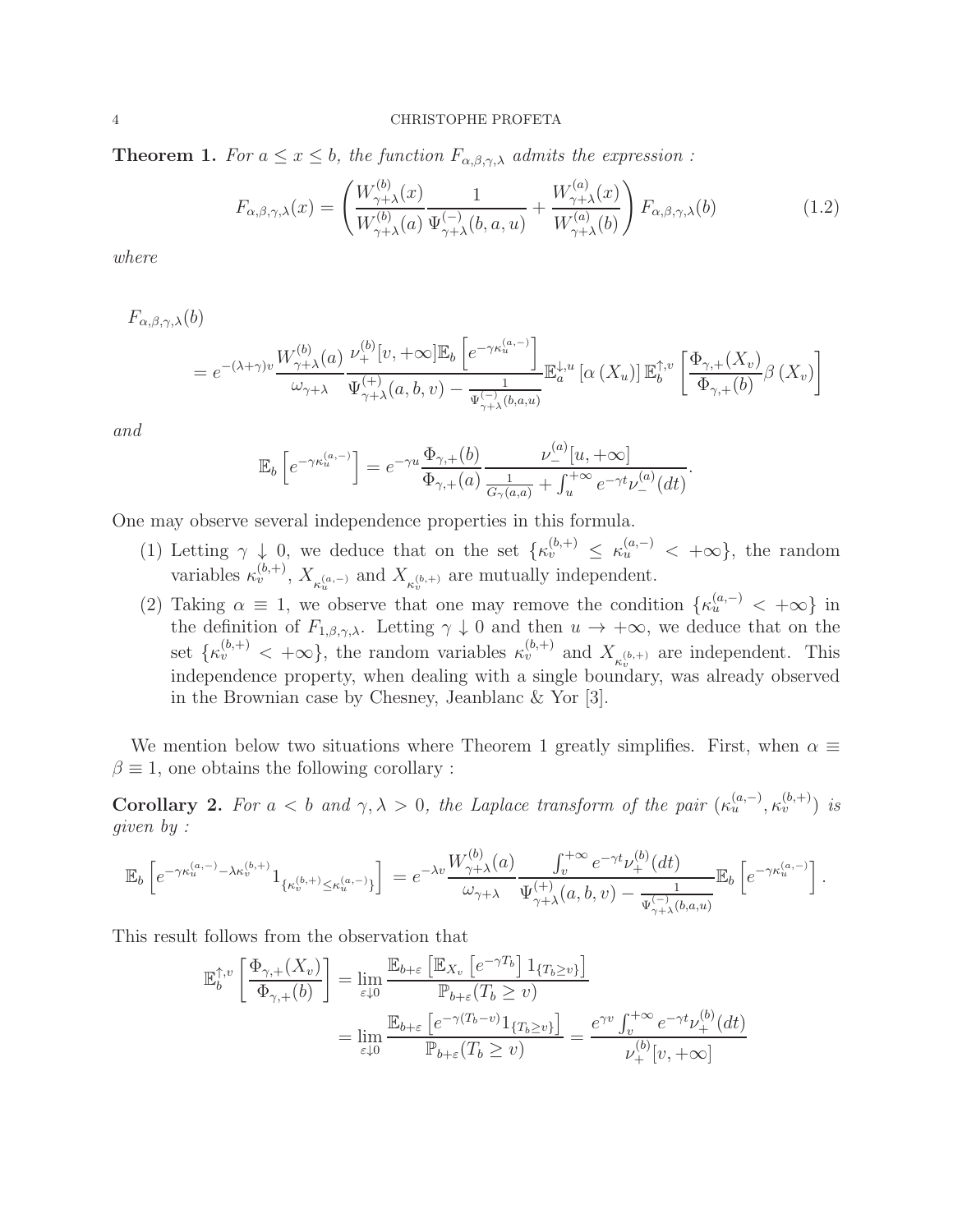where we have applied the Markov property in the second equality. Another simplification is obtained by letting  $a \uparrow b$ . Using that  $W_{\lambda}^{(a)}$  $\lambda^{(a)}(b) \longrightarrow_{a\uparrow b} 0$  and computing the limit yields the general formula for the one barrier case :

**Corollary 3.** For  $\gamma, \lambda > 0$ , the Laplace transform of the pair  $(\kappa_u^{(b,-)}, \kappa_v^{(b,+)})$  is given by :

$$
\mathbb{E}_b\left[e^{-\gamma \kappa_u^{(b,-)}-\lambda \kappa_v^{(b,+)}}1_{\{\kappa_v^{(b,+)}\leq \kappa_u^{(b,-)}\}}\right]
$$

$$
= \frac{e^{-\lambda v}\int_v^{+\infty}e^{-\gamma t}\nu_+^{(b)}(dt)}{\int_v^{+\infty}e^{-(\gamma+\lambda)t}\nu_+^{(b)}(dt)+\int_u^{+\infty}e^{-(\gamma+\lambda)t}\nu_-^{(b)}(dt)+\frac{1}{G_{\gamma+\lambda}(b,b)}}\mathbb{E}_b\left[e^{-\gamma\kappa_u^{(b,-)}}\right].
$$

In particular, when X is a Brownian motion with drift, by letting  $\gamma \downarrow 0$ , we recover the formula obtained by Dassios & Wu [4].

1.4. **Parisian ruin probabilities.** Letting  $\gamma \downarrow 0$  in the Laplace transform of  $\kappa_u^{(a,-)}$  given in Theorem 1, we obtain the following ruin probabilities :

(1) if X is recurrent, then  $\lim_{\gamma \downarrow 0} G_{\gamma}(a, a) = +\infty$  and  $\nu_{-}^{(a)}(\{\pm \infty\}) = 0$ , hence

$$
\mathbb{P}_a\left(\kappa_u^{(a,-)} < +\infty\right) = \frac{\nu_-^{(a)}[u,+\infty]}{\nu_-^{(a)}[u,+\infty)} = 1.
$$

(2) if X is transient, then  $G_0(a, a) = \lim_{\gamma \downarrow 0} G_\gamma(a, a) < +\infty$  and

$$
\mathbb{P}_a\left(\kappa_u^{(a,-)} < +\infty\right) = \frac{\nu_-^{(a)}[u,+\infty]}{\frac{1}{G_0(a,a)} + \nu_-^{(a)}[u,+\infty)}.
$$

In particular, if X goes to  $\inf(I)$  a.s. as  $t \to +\infty$ , then  $\frac{1}{G_0(a,a)} = \nu^{(a)}_-(\{\pm \infty\})$  and this probability also equals 1.

Besides Brownian motion with drift, such Parisian ruin probabilities have also been computed for spectrally negative L´evy processes, see for instance Loeffen, Czarna & Palmowski [11].

Another probability of interest is the probability that  $\kappa_v^{(b,+)}$  takes place before  $\kappa_u^{(a,-)}$ , which may be obtained by letting  $\lambda$  and  $\gamma$  go to 0 in Corollary 2 and Formula (1.2).

Corollary 4. *Assume that either* X *is recurrent, or* X *is transient and goes a.s to* sup(I) *or to*  $\inf(I)$  *as*  $t \to +\infty$ *. Then, for*  $a \leq x \leq b$ :

$$
\mathbb{P}_x \left( \kappa_v^{(b,+)} \le \kappa_u^{(a,-)} < +\infty \right)
$$
\n
$$
= \left( \frac{s(b) - s(x)}{\frac{1}{\mathbb{P}_a(T_b < +\infty)} + (s(b) - s(a))\nu_-^{(a)}[u, +\infty)} + (s(x) - s(a)) \right) \frac{\mathbb{P}_b \left( \kappa_v^{(b,+)} \le \kappa_u^{(a,-)} < +\infty \right)}{s(b) - s(a)}
$$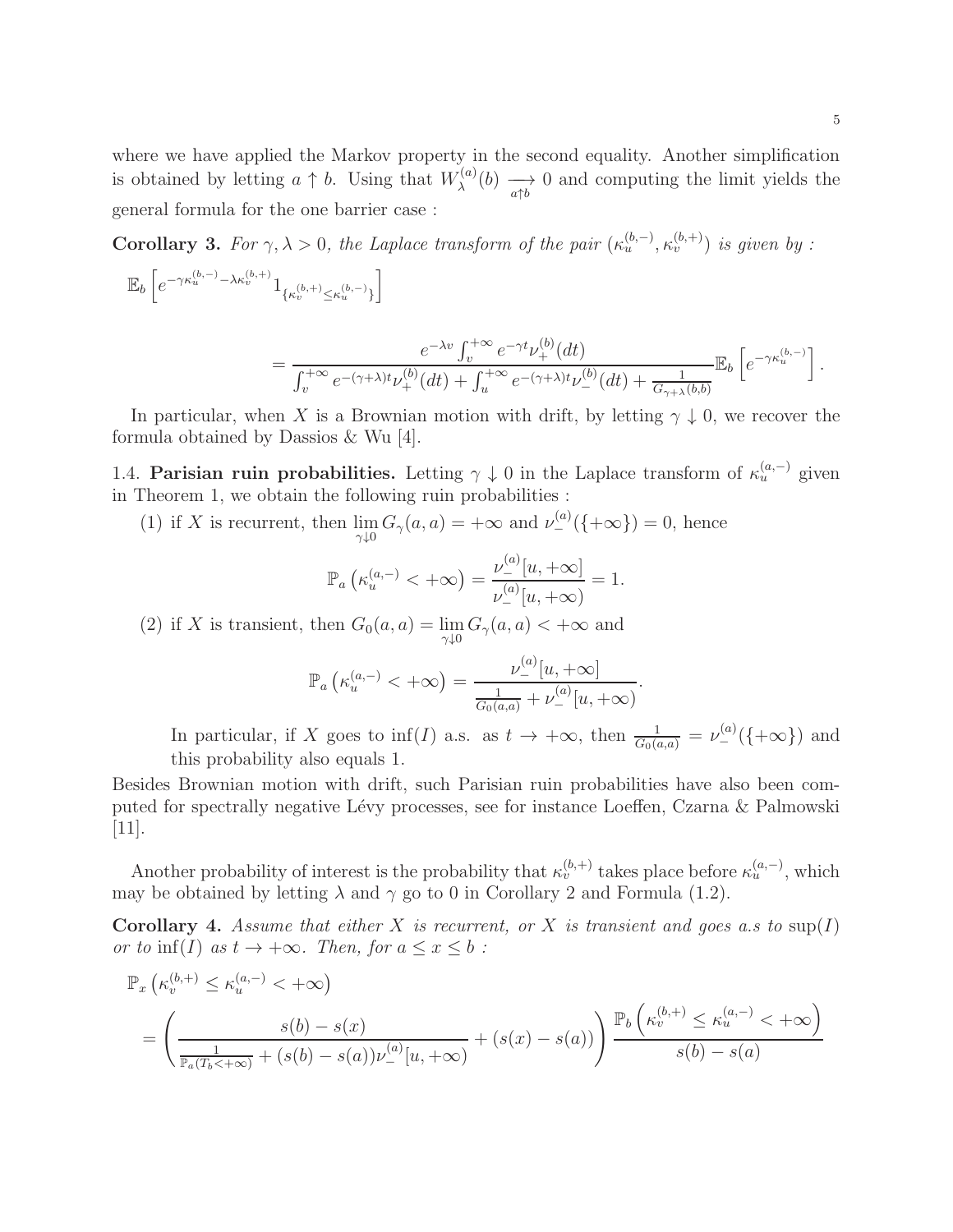*with*

$$
\mathbb{P}_b\left(\kappa_v^{(b,+)} \le \kappa_u^{(a,-)} < +\infty\right)
$$
\n
$$
= \frac{(s(b)-s(a))\nu_+^{(b)}[v,+\infty)\mathbb{P}_b(T_a < +\infty)\mathbb{P}_a\left(\kappa_u^{(a,-)} < +\infty\right)}{\frac{1}{\mathbb{P}_b(T_a < +\infty)} + (s(b)-s(a))\nu_+^{(b)}[v,+\infty) - \frac{1}{\frac{1}{\mathbb{P}_a(T_b < +\infty)} + (s(b)-s(a))\nu_-^{(a)}[u,+\infty)}}
$$

.

**Remark 5.** When X is recurrent, since  $\mathbb{P}_b(T_a < +\infty) = \mathbb{P}_a(T_b < +\infty) = 1$ , Corollary 4 greatly simplifies and one obtains :

$$
\mathbb{P}_x\left(\kappa_v^{(b,+)} \le \kappa_u^{(a,-)}\right) = \frac{\left(1 + (s(x) - s(a))\nu_-^{(a)}[u,+\infty)\right)\nu_+^{(b)}[v,+\infty)}{\nu_-^{(a)}[u,+\infty) + \nu_+^{(b)}[v,+\infty) + (s(b) - s(a))\nu_-^{(a)}[u,+\infty)\nu_+^{(b)}[v,+\infty)}.
$$

To prove Corollary 4, observe that by definition of the Wronskian  $\omega_{\lambda}$ , we have

$$
\frac{W_{\lambda}^{(b)}(a)}{\omega_{\lambda}} = \Phi_{\lambda,+}(a)\Phi_{\lambda,+}(b)\int_{a}^{b}\frac{s'(z)}{\Phi_{\lambda,+}^{2}(z)}dz = \int_{a}^{b}\frac{\mathbb{E}_{b}\left[e^{-\lambda T_{z}}\right]}{\mathbb{E}_{z}\left[e^{-\lambda T_{a}}\right]}s'(z)dz.
$$

Then, on the one hand, when X is recurrent or X is transient and goes a.s. to  $\inf(I)$ , we obtain

$$
\frac{W_{\lambda}^{(b)}(a)}{\omega_{\lambda}} \xrightarrow[\lambda \downarrow 0]{} \int_{a}^{b} s'(z) dz = s(b) - s(a).
$$

On the other hand, when X is transient and goes a.s. to  $\sup(I)$ , we may assume without loss of generality that  $s(\sup(I)) = 0$  and again

$$
\frac{W_{\lambda}^{(b)}(a)}{\omega_{\lambda}} \xrightarrow[\lambda \downarrow 0]{} \int_{a}^{b} \frac{s(b)/s(z)}{s(z)/s(a)} s'(z) dz = s(b) - s(a).
$$

Corollary 4 now follows by letting  $\gamma$  and  $\lambda$  go to 0 in Corollary 2 and Formula (1.2) and using the above limit.

1.5. Remarks on the meanders. We shall give in Section 4 a few examples where all the terms appearing in Theorem 1 may be computed explicitly. To this end, it is worthwhile to note that the terms involving the meanders in Theorem 1 only require the knowledge of the transition density p and of the Lévy measures  $\nu_{\pm}^{(a)}$ . Indeed, by applying the Markov property

$$
\mathbb{E}_x\left[\alpha(X_u)1_{\{T_a\geq u\}}\right] = \mathbb{E}_x\left[\alpha(X_u)\right] - \int_0^u \mathbb{E}_a\left[\alpha(X_{u-t})\right] \mathbb{P}_x(T_a \in dt).
$$

Inverting this transform, we obtain after some simple manipulations :

$$
\mathbb{P}_x \left( X_u \in dz | T_a \ge u \right) / m(dz) \n= \frac{p(u; x, z) - p(u; a, z)}{\mathbb{P}_x (T_a \ge u)} + p(u; a, z) + \int_0^u \frac{p(u; a, z) - p(u - t; a, z)}{\mathbb{P}_x (T_a \ge u)} \mathbb{P}_x (T_a \in dt).
$$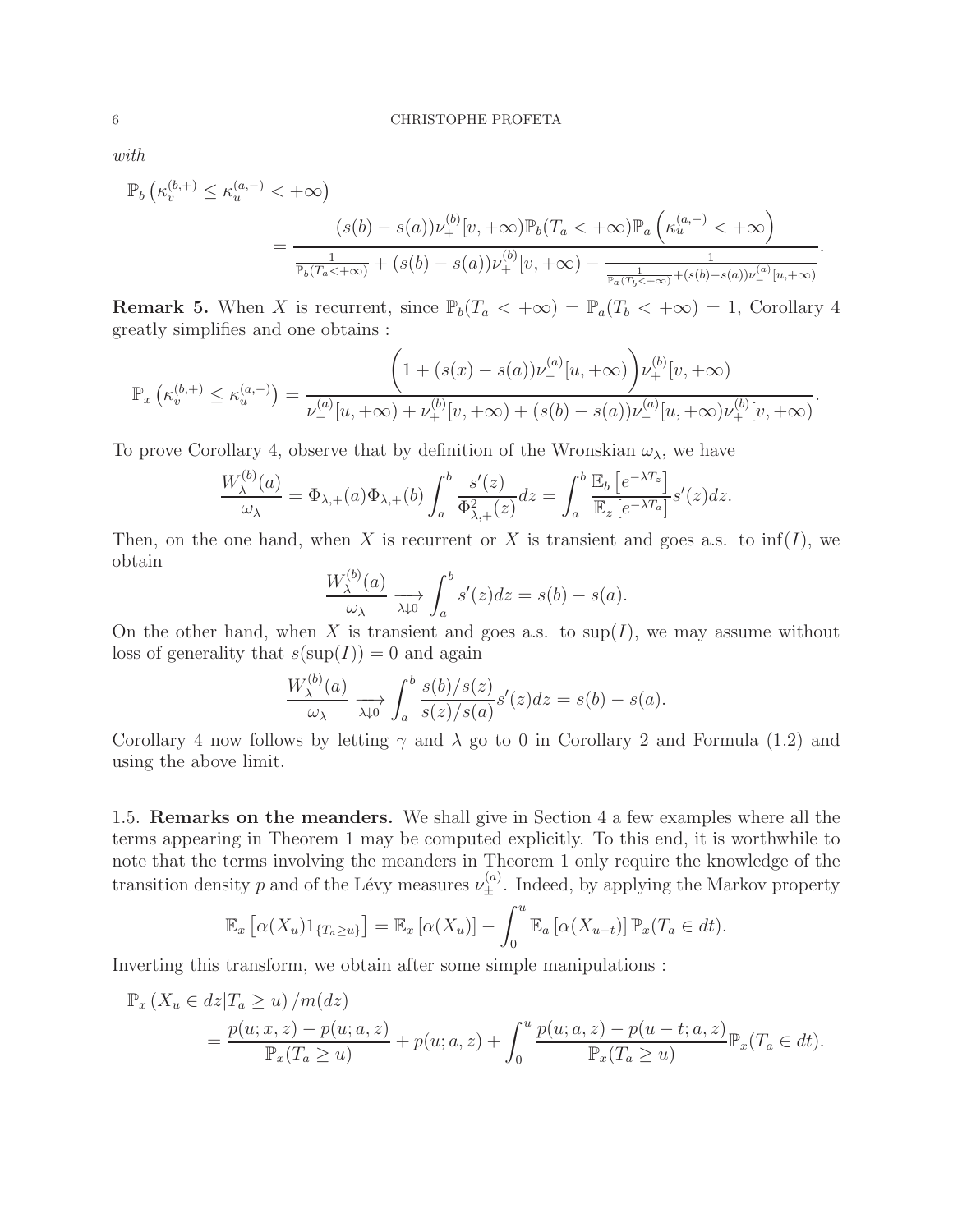Letting then  $x \uparrow a$ , we deduce that for  $z < a$ :

$$
\mathbb{P}_a^{(\downarrow, u)}(X_u \in dz) / m(dz)
$$
\n
$$
= -\frac{1}{s'(a)\nu^{(a)}_-[u, +\infty]} \frac{\partial p}{\partial x}(u; x, z)_{|x=a} + p(u; a, z) + \int_0^u \frac{p(u; a, z) - p(u - t; a, z)}{\nu^{(a)}_-[u, +\infty]} \nu^{(a)}_- (dt).
$$

One may also give an alternative definition of the meanders as derivatives. Indeed, for example, by definition of the left derivative :

$$
\mathbb{P}_{a}^{(\downarrow,u)}\left(\Lambda_{u}\right) = \lim_{\varepsilon \downarrow 0} \frac{-\varepsilon}{\mathbb{P}_{a-\varepsilon}\left(T_{a} \geq u\right)} \frac{\mathbb{P}_{a-\varepsilon}\left(\Lambda_{u}1_{\{T_{a} \geq u\}}\right)}{-\varepsilon}
$$
\n
$$
= -\frac{1}{s'(a)\nu_{-}^{(a)}[u, +\infty]} \frac{\mathrm{d}}{\mathrm{d}x} \mathbb{P}_{x}\left(\Lambda_{u}1_{\{T_{a} \geq u\}}\right)_{|x=a^{-}}.\tag{1.3}
$$

Formula (1.3) will be the one appearing during the proofs.

## 2. Preliminary computations

Our proof will rely on some local estimates for  $t \to p(t; a, a)$ . Let us introduce the semimartingale local time of  $X$ :

$$
L_t^a = \sigma^2(a) \lim_{\varepsilon \downarrow 0} \frac{1}{2\varepsilon} \int_0^t 1_{\{|X_s - a| \le \varepsilon\}} ds, \qquad t \ge 0.
$$

From the occupation time formula (see [14, Chapter VI]) and the expression (1.1) of the speed measure  $m$ , we have

$$
\mathbb{E}_a [L_t^a] = \frac{2}{s'(a)} \int_0^t p(t; a, a) dt.
$$

In particular, using Fatou's lemma, and the fact that  $\sigma > 0$ , we deduce that

$$
\frac{2}{s'(a)} \liminf_{\varepsilon \downarrow 0} \frac{1}{\varepsilon} \int_0^{\varepsilon} p(t; a, a) dt = \liminf_{\varepsilon \downarrow 0} \mathbb{E}_a \left[ \frac{L_{\varepsilon}^a - L_0^a}{\varepsilon} \right] \ge \mathbb{E}_a \left[ \liminf_{\varepsilon \downarrow 0} \frac{L_{\varepsilon}^a - L_0^a}{\varepsilon} \right] = +\infty
$$

which yields a first estimate :

$$
\lim_{\varepsilon \downarrow 0} \frac{\varepsilon}{\int_0^{\varepsilon} p(t; a, a) dt} = 0.
$$
\n(2.1)

We now prove a lemma which will be repeatedly used in the sequel.

## 2.1. Limiting lemma.

**Lemma 6.** Let  $a \in Int(I)$  and let  $\varphi$  be a positive and continuous function such that  $\mathbb{E}_{x}[\varphi(X_t)] < +\infty$  *is finite for t small enough and* x *in the vicinity of a. We assume that*  $\varphi(a) = 0$  and that  $\varphi$  admits a left and a right derivative at the point a. Then the following *asymptotics hold:*

$$
\mathbb{E}_a \left[ \varphi(X_\varepsilon) 1_{\{X_\varepsilon \ge a\}} \right] \underset{\varepsilon \downarrow 0}{\sim} \frac{1}{s'(a)} \varphi'(a^+) \int_0^\varepsilon p(t; a, a) dt
$$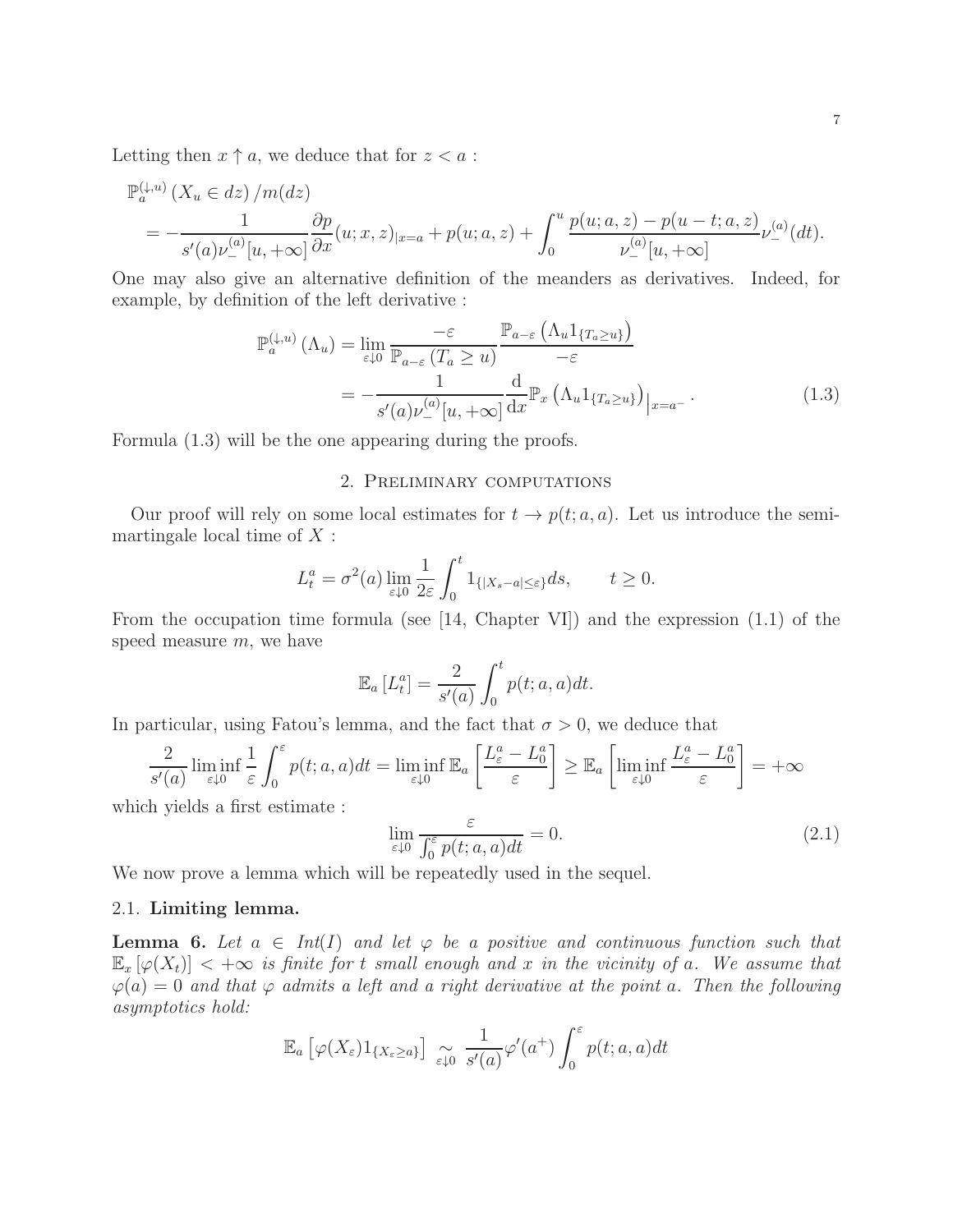*and*

$$
\mathbb{E}_a \left[ \varphi(X_\varepsilon) 1_{\{X_\varepsilon \leq a\}} \right] \underset{\varepsilon \downarrow 0}{\sim} -\frac{1}{s'(a)} \varphi'(a^-) \int_0^\varepsilon p(t; a, a) dt.
$$

*Proof.* We only prove the first asymptotics, as the second one will follow from a similar argument. Take  $\delta$  small enough and let us decompose the first expectation in Lemma 6 according as whether  $X_{\varepsilon}$  is greater or smaller than  $a + \delta$ :

$$
\mathbb{E}_a\left[\varphi(X_{\varepsilon})1_{\{X_{\varepsilon}\geq a\}}\right]=\mathbb{E}_a\left[\varphi(X_{\varepsilon})1_{\{X_{\varepsilon}\geq a+\delta\}}\right]+\mathbb{E}_a\left[\varphi(X_{\varepsilon})1_{\{a+\delta>X_{\varepsilon}\geq a\}}\right].
$$

Applying the Markov property, the first term on the right-hand side is smaller than

$$
\mathbb{E}_a \left[ \varphi(X_{\varepsilon}) 1_{\{X_{\varepsilon} \ge a+\delta\}} \right] = \mathbb{E}_a \left[ \mathbb{E}_{a+\delta} \left[ \varphi(X_{\varepsilon-s}) 1_{\{X_{\varepsilon-s} \ge a+\delta\}} \right] \Big|_{s=T_{a+\delta}} 1_{\{T_{a+\delta} \le \varepsilon\}} \right]
$$
  

$$
\le \sup_{s \in [0,\varepsilon]} \mathbb{E}_{a+\delta} \left[ \varphi(X_s) \right] \mathbb{P}_a \left( T_{a+\delta} \le \varepsilon \right)
$$

From Kotani & Watanabe [9], there is the asymptotics for  $z \in \text{Int}(I)$ :

$$
\lim_{\varepsilon \downarrow 0} -2\varepsilon \ln \left( \mathbb{P}_a \left( T_z \le \varepsilon \right) \right) = \left( \int_a^z \frac{1}{\sigma(u)\sqrt{s'(u)}} du \right)^2.
$$
 (2.2)

As a consequence, we deduce from  $(2.1)$  that

$$
\lim_{\varepsilon \to 0} \frac{\mathbb{E}_a \left[ \varphi(X_\varepsilon) 1_{\{X_\varepsilon \ge a + \delta\}} \right]}{\int_0^\varepsilon p(t; a, a) dt} = 0
$$

which proves that this term is negligible. Then, since  $\varphi(a) = 0$ , the second term may be bounded by :

$$
\inf_{a \le z \le a+\delta} \frac{\varphi(z)}{z-a} \le \frac{\mathbb{E}_a \left[ \varphi(X_\varepsilon) 1_{\{a+\delta > X_\varepsilon \ge a\}} \right]}{\mathbb{E}_a \left[ (X_\varepsilon - a) 1_{\{a+\delta > X_\varepsilon \ge a\}} \right]} \le \sup_{a \le z \le a+\delta} \frac{\varphi(z)}{z-a}.\tag{2.3}
$$

Recall now that for any  $x \in Int(I)$ , the function  $(t, y) \longrightarrow p(t; x, y)$  is a solution of the partial differential equation  $\frac{\partial}{\partial \theta}$  $\frac{\partial}{\partial t}p = \mathcal{G}p$  on  $(0, +\infty) \times \text{Int}(I)$ , and that for  $z \neq a$ , from Kotani & Watanabe [9] :

$$
\lim_{t \downarrow 0} p(t; a, z) = 0. \tag{2.4}
$$

Since the scale function  $s$  and the speed measure  $m$  are assumed to be absolutely continuous, an adaptation of their proof shows also that

$$
\lim_{t \downarrow 0} \frac{\partial p}{\partial z}(t; a, z) = 0. \tag{2.5}
$$

Now, integrating the partial differential equation for p on  $[0, \varepsilon]$  and using (2.4), we deduce that for  $z \neq a$ ,

$$
p(\varepsilon; a, z) = \int_0^{\varepsilon} \left( \frac{1}{2} \sigma^2(z) \frac{\partial^2 p}{\partial z^2}(t; a, z) + \mu(z) \frac{\partial p}{\partial z}(t; a, z) \right) dt.
$$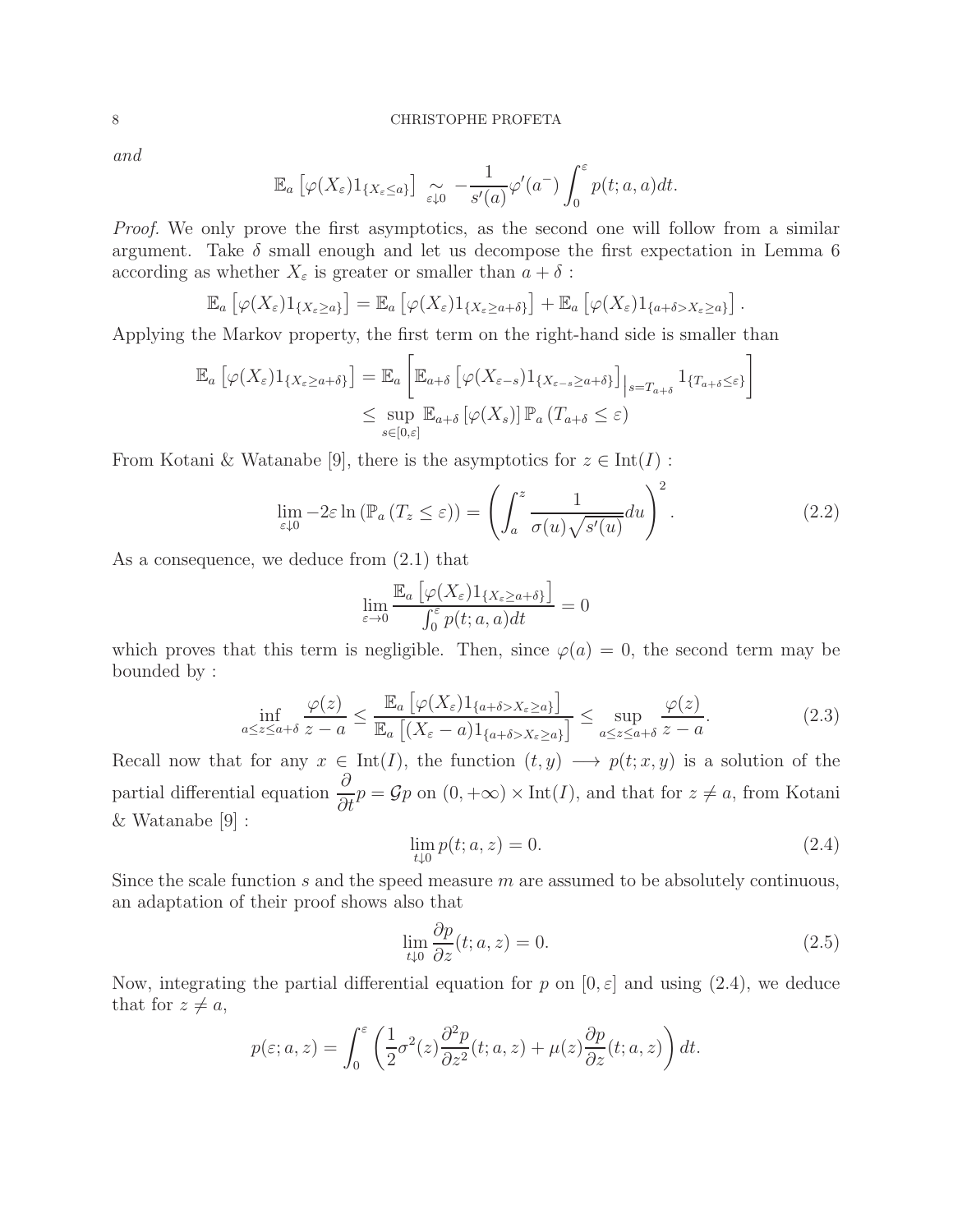Then applying Fubini theorem, and recalling that  $m(dx) = 2/(s'(x)\sigma^2(x))dx$ , we may write

$$
\mathbb{E}_a \left[ (X_{\varepsilon} - a) 1_{\{a + \delta > X_{\varepsilon} \ge a\}} \right]
$$
  
= 
$$
\int_0^{\varepsilon} \left( \int_a^{a + \delta} \frac{z - a}{s'(z)} \frac{\partial^2 p}{\partial z^2} (t; a, z) dz + \int_a^{a + \delta} (z - a) \mu(z) \frac{\partial p}{\partial z} (t; a, z) m(dz) \right) dt.
$$

Integrating by parts the first term, and using the expression  $(1.1)$  of s, we observe that the terms in  $\mu$  cancel and we obtain :

$$
\mathbb{E}_a \left[ (X_{\varepsilon} - a) 1_{\{a + \delta > X_{\varepsilon} \ge a\}} \right] = \int_0^{\varepsilon} \left( \frac{\delta}{s'(a + \delta)} \frac{\partial p}{\partial z}(t; a, a + \delta) - \int_a^{a + \delta} \frac{1}{s'(z)} \frac{\partial p}{\partial z}(t; a, z) dz \right) dt.
$$

Using yet another integration by parts, we finally obtain :

$$
\mathbb{E}_a \left[ (X_{\varepsilon} - a) 1_{\{a + \delta > X_{\varepsilon} \ge a\}} \right] = \frac{1}{s'(a)} \int_0^{\varepsilon} p(t; a, a) dt + \int_0^{\varepsilon} \left( \frac{1}{s'(a + \delta)} \left( \delta \frac{\partial p}{\partial z}(t; a, a + \delta) - p(t; a, a + \delta) \right) + \mathbb{E}_a \left[ \mu(X_t) 1_{\{a + \delta \ge X_t \ge a\}} \right] \right) dt.
$$

As a consequence, going back to  $(2.3)$ , we deduce from  $(2.4)$ ,  $(2.5)$ , and  $(2.1)$  that

$$
\inf_{a \le z \le a+\delta} \frac{\varphi(z)}{z-a} \le \liminf_{\varepsilon \downarrow 0} \frac{s'(a) \mathbb{E}_a \left[ \varphi(X_{\varepsilon}) 1_{\{a+\delta > X_{\varepsilon} \ge a\}} \right]}{\int_0^{\varepsilon} p(t; a, a) dt} \le \limsup_{\varepsilon \downarrow 0} \frac{s'(a) \mathbb{E}_a \left[ \varphi(X_{\varepsilon}) 1_{\{a+\delta > X_{\varepsilon} \ge a\}} \right]}{\int_0^{\varepsilon} p(t; a, a) dt} \le \sup_{a \le z \le a+\delta} \frac{\varphi(z)}{z-a}
$$

and the result follows by letting  $\delta \downarrow 0$ .

2.2. The distribution of  $(\kappa_u^{(a,-)}, X_{\kappa_u^{(a,-)}})$ . We now prove a simpler version of Theorem 1, involving only  $\kappa_u^{(a,-)}$  and  $X_{\kappa_u^{(a,-)}}$ .

**Proposition 7.** On the set  $\{\kappa_u^{(a,-)} \prec +\infty\}$  the random variables  $\kappa_u^{(a,-)}$  and  $X_{\kappa_u^{(a,-)}}$  are *independent, and their distributions are respectively given by*

$$
\mathbb{E}_a\left[e^{-\gamma \kappa_u^{(a,-)}}\right] = e^{-\gamma u} \frac{\nu_-^{(a)}[u,+\infty]}{\frac{1}{G_\gamma(a,a)} + \int_u^{+\infty} e^{-\gamma t} \nu_-^{(a)}(dt)}
$$

*and*

$$
\mathbb{E}_a\left[\alpha\big(X_{\kappa_u^{(a,-)}}\big)1_{\{\kappa_u^{(a,-)}<+\infty\}}\right]=\mathbb{E}_a^{\downarrow,u}\left[\alpha\left(X_u\right)\right].
$$

*Proof.* We set

$$
d_t^{(a)} = \inf\{s > t, \, X_s = a\}
$$

and

$$
F_{\alpha,\gamma}(a)=\mathbb{E}_a\left[e^{-\gamma \kappa_u^{(a,-)}}\alpha\big(X_{\kappa_u^{(a,-)}}\big)1_{\{\kappa_u^{(a,-)}<+\infty\}}\right].
$$

$$
\Box
$$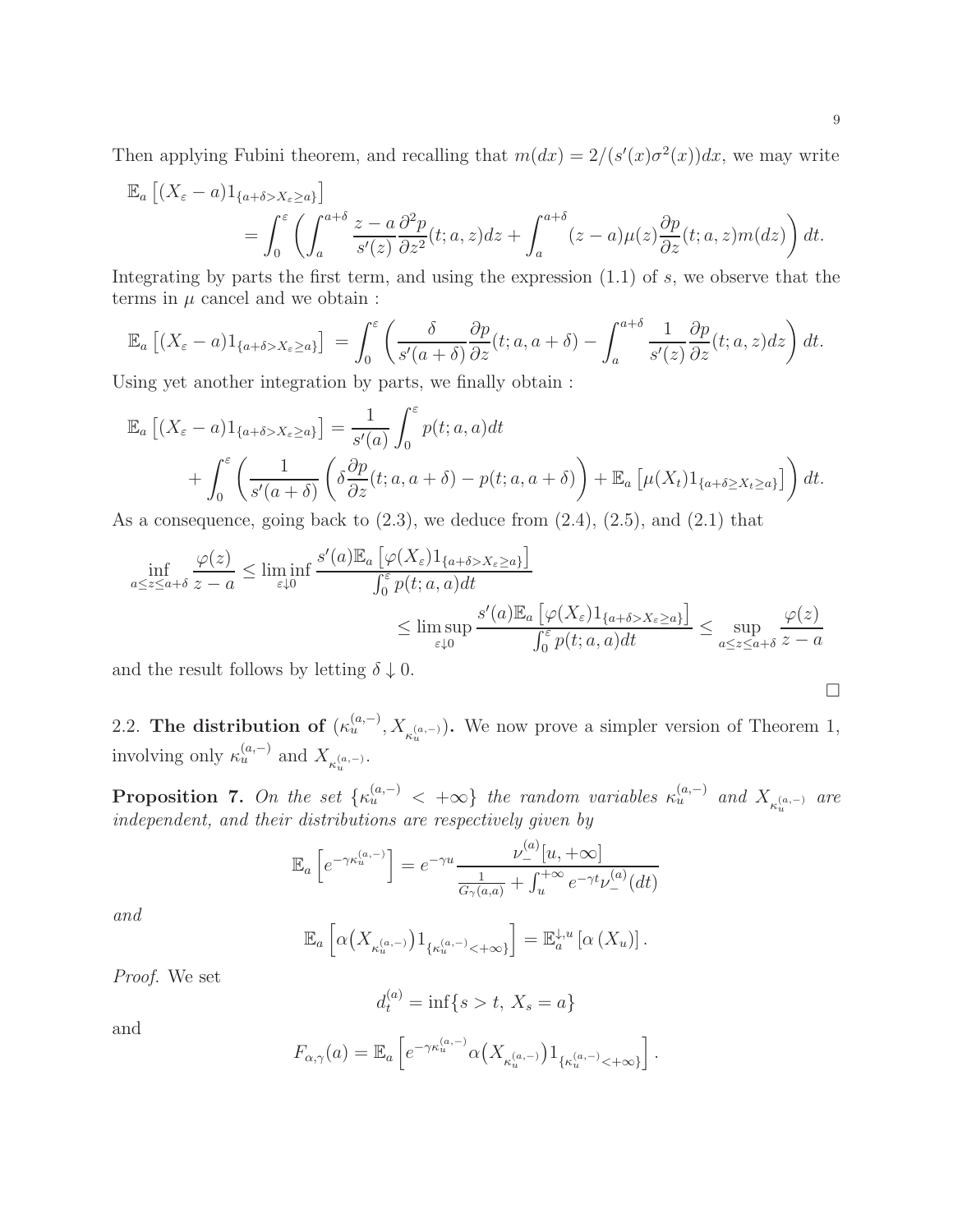Let  $0 < \varepsilon < u$ . We shall decompose the expectation of  $F_{\alpha,\gamma}(a)$  according as whether  $X_{\varepsilon}$  is greater or smaller than a. When  $X_{\varepsilon} > a$ , applying the Markov property at the time  $d_{\varepsilon}^{(a)}$ , we obtain

$$
\mathbb{E}_a \left[ e^{-\gamma \kappa_u^{(a,-)}} \alpha \left( X_{\kappa_u^{(a,-)}} \right) 1_{\{\kappa_u^{(a,-)} < +\infty\}} 1_{\{X_\varepsilon > a\}} \right] = \mathbb{E}_a \left[ e^{-\gamma d_\varepsilon^{(a)}} 1_{\{X_\varepsilon > a\}} \right] F_{\alpha,\gamma}(a). \tag{2.6}
$$

When  $X_{\varepsilon} \leq a$ , we need to take care as whether or not the excursion below a straddling  $\varepsilon$  is longer than  $u$ . On the one hand, if this excursion is shorter than  $u$ , then

$$
\mathbb{E}_{a} \left[ e^{-\gamma \kappa_{u}^{(a,-)}} \alpha \left( X_{\kappa_{u}^{(a,-)}} \right) 1_{\{\kappa_{u}^{(a,-)} < +\infty\}} 1_{\{X_{\varepsilon} \le a\}} 1_{\{d_{\varepsilon}^{(a)} < g_{\varepsilon}^{(a)} + u\}} \right]
$$
\n
$$
= \mathbb{E}_{a} \left[ e^{-\gamma d_{\varepsilon}^{(a)}} 1_{\{X_{\varepsilon} \le a\}} 1_{\{d_{\varepsilon}^{(a)} < g_{\varepsilon}^{(a)} + u\}} \right] F_{\alpha,\gamma}(a). \quad (2.7)
$$

On the other hand, if this excursion is longer than u, then  $\kappa_u^{(a,-)} = g_\varepsilon^{(a)} + u$  a.s. and

$$
\mathbb{E}_{a} \left[ e^{-\gamma \kappa_{u}^{(a,-)}} \alpha \left( X_{\kappa_{u}^{(a,-)}} \right) 1_{\{\kappa_{u}^{(a,-)} < +\infty\}} 1_{\{X_{\varepsilon} \leq a\}} 1_{\{d_{\varepsilon}^{(a)} \geq g_{\varepsilon}^{(a)} + u\}} \right]
$$
\n
$$
= \mathbb{E}_{a} \left[ e^{-\gamma \left(g_{\varepsilon}^{(a)} + u\right)} \alpha \left( X_{g_{\varepsilon}^{(a)} + u} \right) 1_{\{X_{\varepsilon} \leq a\}} 1_{\{d_{\varepsilon}^{(a)} \geq g_{\varepsilon}^{(a)} + u\}} \right]. \tag{2.8}
$$

Gathering  $(2.6)$ ,  $(2.7)$  and  $(2.8)$  together, we deduce that

$$
F_{\alpha,\gamma}(a) = \frac{\mathbb{E}_a \left[ e^{-\gamma(g_\varepsilon^{(a)} + u)} \alpha \left( X_{g_\varepsilon^{(a)} + u} \right) 1_{\{X_\varepsilon \le a\}} 1_{\{d_\varepsilon^{(a)} \ge g_\varepsilon^{(a)} + u\}} \right]}{1 - \mathbb{E}_a \left[ e^{-\gamma d_\varepsilon^{(a)}} 1_{\{X_\varepsilon > a\}} \right] - \mathbb{E}_a \left[ e^{-\gamma d_\varepsilon^{(a)}} 1_{\{X_\varepsilon \le a\}} 1_{\{d_\varepsilon^{(a)} < g_\varepsilon^{(a)} + u\}} \right]}
$$

and it remains to let  $\varepsilon \downarrow 0$ . We start with the numerator. Fix  $\delta \in (\varepsilon, u)$ . Since  $g_{\varepsilon}^{(a)} \leq \varepsilon$ , we have

$$
\mathbb{E}_{a} \left[ e^{-\gamma g_{\varepsilon}^{(a)}} \alpha \left( X_{g_{\varepsilon}^{(a)}+u} \right) 1_{\{X_{\varepsilon} \leq a\}} 1_{\{d_{\varepsilon}^{(a)} \geq g_{\varepsilon}^{(a)}+u\}} \right] \leq \mathbb{E}_{a} \left[ \max_{s \in [0,\delta]} \alpha \left( X_{s+u} \right) 1_{\{X_{\varepsilon} \leq a\}} 1_{\{d_{\varepsilon}^{(a)} \geq u\}} \right] \n= \mathbb{E}_{a} \left[ 1_{\{X_{\varepsilon} \leq a\}} \mathbb{E}_{X_{\varepsilon}} \left[ \max_{s \in [0,\delta]} \alpha \left( X_{s+u-\varepsilon} \right) 1_{\{\varepsilon + T_a \geq u\}} \right] \right] \n\leq \mathbb{E}_{a} \left[ 1_{\{X_{\varepsilon} \leq a\}} \mathbb{E}_{X_{\varepsilon}} \left[ \mathbb{E}_{X_{u-\delta}} \left[ \max_{s \in [0,\delta]} \alpha \left( X_s \right) \right] 1_{\{T_a \geq u-\delta\}} \right] \right].
$$

From Lemma 6 and Formula (1.3) we deduce that :

$$
\mathbb{E}_{a}\left[\mathbb{1}_{\{X_{\varepsilon}\leq a\}}\mathbb{E}_{X_{\varepsilon}}\left[\mathbb{E}_{X_{u-\delta}}\left[\max_{s\in[0,\delta]} \alpha\left(X_{s}\right)\right]\mathbb{1}_{\{T_{a}\geq u-\delta\}}\right]\right]
$$
\n
$$
\underset{\varepsilon\downarrow 0}{\sim} \mathbb{E}_{a}^{\downarrow,u-\delta}\left[\mathbb{E}_{X_{u-\delta}}\left[\max_{s\in[0,\delta]} \alpha\left(X_{s}\right)\right]\right]\nu_{-}^{(a)}[u-\delta,+\infty]\int_{0}^{\varepsilon}p(t; a, a)dt.
$$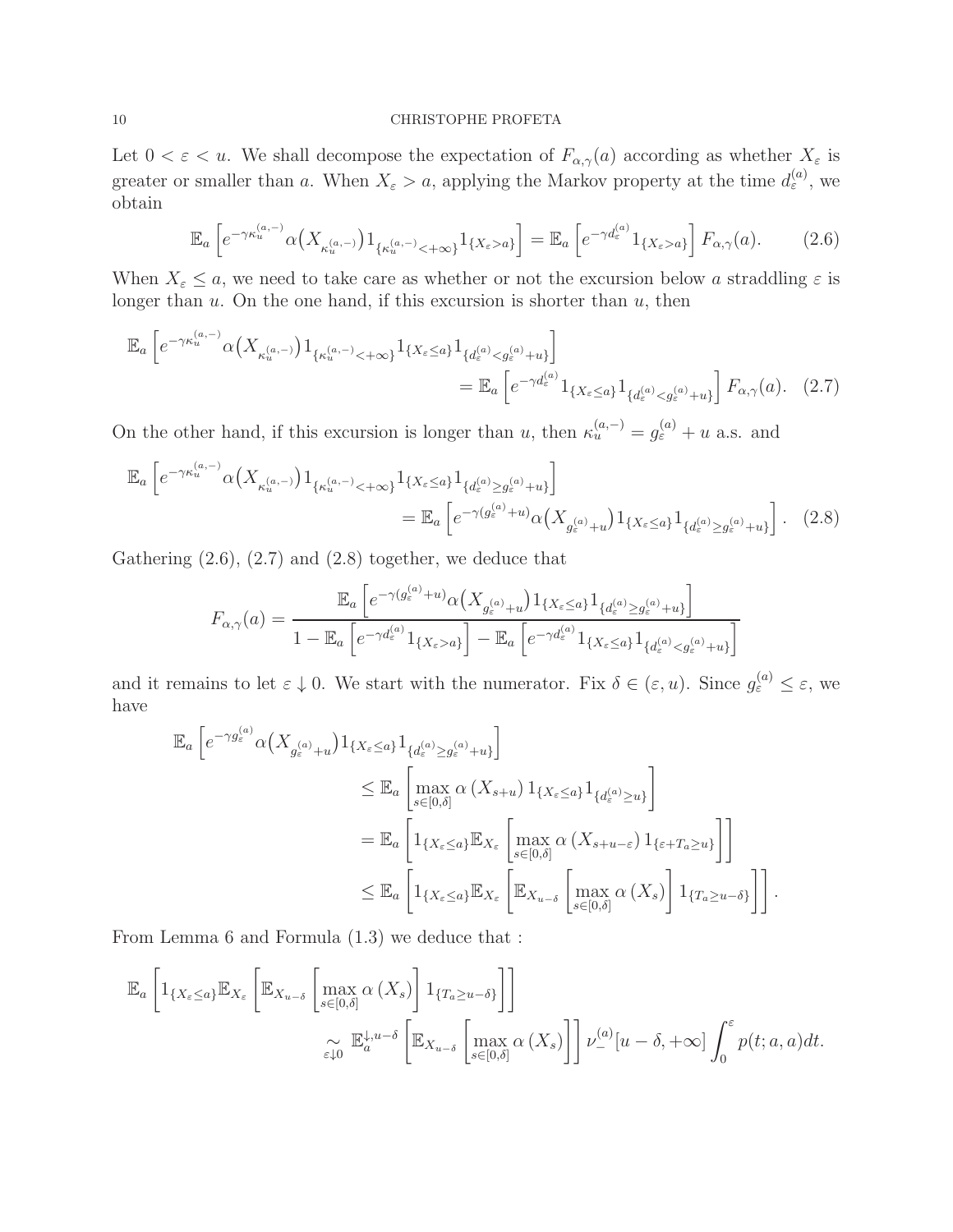As a consequence, we obtain the upper bound :

$$
\limsup_{\varepsilon \downarrow 0} \frac{\mathbb{E}_a \left[ e^{-\gamma g^{(a)}_{\varepsilon}} \alpha \left( X_{g^{(a)}_{\varepsilon} + u} \right) \mathbb{1}_{\{X_{\varepsilon} \leq a\}} \mathbb{1}_{\{d^{(a)}_{\varepsilon} \geq g^{(a)}_{\varepsilon} + u\}} \right]}{\nu^{(a)}_-[u - \delta, +\infty] \int_0^{\varepsilon} p(t; a, a) dt} \leq \mathbb{E}_a^{\downarrow, u - \delta} \left[ \mathbb{E}_{X_{u - \delta}} \left[ \max_{s \in [0, \delta]} \alpha \left( X_s \right) \right] \right].
$$

Similarly, we have the lower bound :

$$
\liminf_{\varepsilon \downarrow 0} \frac{\mathbb{E}_a \left[ e^{-\gamma g^{(a)}_{\varepsilon}} \alpha \left( X_{g^{(a)}_{\varepsilon} + u} \right) \mathbb{1}_{\{X_{\varepsilon} \leq a\}} \mathbb{1}_{\{d^{(a)}_{\varepsilon} \geq g^{(a)}_{\varepsilon} + u\}} \right]}{\nu^{(a)}_{-}[u, +\infty] \int_0^{\varepsilon} p(t; a, a) dt} \geq e^{-\lambda \delta} \mathbb{E}_a^{\downarrow, u} \left[ \mathbb{E}_{X_u} \left[ \min_{s \in [0, \delta]} \alpha \left( X_s \right) \right] \right].
$$

Letting  $\delta \downarrow 0$ , we deduce by continuity that the numerator is equivalent to:

$$
\mathbb{E}_a\left[e^{-\gamma g^{(a)}_{\varepsilon}}\alpha\left(X_{g^{(a)}_{\varepsilon}+u}\right)1_{\{X_{\varepsilon}\leq a\}}1_{\{d^{(a)}_{\varepsilon}\geq g^{(a)}_{\varepsilon}+u\}}\right] \underset{\varepsilon\downarrow 0}{\sim} \mathbb{E}_a^{\downarrow,u}\left[\alpha\left(X_u\right)\right]\nu^{(a)}_{-}\left[u,+\infty\right] \int_0^{\varepsilon} p(t; a, a)dt.
$$

Looking now at the denominator, we obtain, adding and subtracting indicators functions :

$$
\frac{1}{s'(a)} \left( \frac{d}{dx} \mathbb{E}_x \left[ e^{-\gamma T_a} 1_{\{T_a \le u\}} \right]_{|x=a^-} - \frac{d}{dx} \mathbb{E}_x \left[ e^{-\gamma T_a} \right]_{|x=a^+} \right) \int_0^{\varepsilon} p(t; a, a) dt.
$$

$$
= \left( \frac{1}{G_\gamma(a, a)} + \int_u^{+\infty} e^{-\gamma t} \nu_-^{(a)}(dt) \right) \int_0^{\varepsilon} p(t; a, a) dt.
$$

Gathering the two previous asymptotics, we finally obtain

$$
\mathbb{E}_a\left[e^{-\gamma \kappa_u^{(a,-)}}\alpha \left(X_{\kappa_u^{(a,-)}}\right)1_{\{\kappa_u^{(a,-)}<+\infty\}}\right] = e^{-\gamma u}\frac{\nu_-^{(a)}[u,+\infty]}{\frac{1}{G_\gamma(a,a)} + \int_u^{+\infty} e^{-\gamma t}\nu_-^{(a)}(dt)}\mathbb{E}_a^{\downarrow,u}\left[\alpha\left(X_u\right)\right]
$$

which ends the proof of Proposition 7.

**Remark 8.** We briefly sketch here another proof for the distribution of  $\kappa_u^{(a,-)}$  which is inspired from Getoor [7]. Assume that X is recurrent. The right-continuous inverse  $(\tau_{\ell}^a, \ell \geq \epsilon)$ 0) of  $L^a$  is a subordinator with Laplace transform :

$$
\mathbb{E}_a\left[e^{-\gamma\tau_\ell^a}\right] = \exp\left(-\ell \frac{s'(a)}{G_\gamma(a,a)}\right) = \exp\left(-\ell s'(a)\int_0^{+\infty} (1-e^{-\gamma t})\nu^{(a)}(dt)\right).
$$

where  $\nu^{(a)} = \nu^{(a)}_- + \nu^{(a)}_+$ . Furthermore the two processes

$$
\left(\int_0^{\tau_\ell} 1_{\{X_u > a\}} du, \ell \ge 0\right) \quad \text{and} \quad \left(\int_0^{\tau_\ell} 1_{\{X_u < a\}} du, \ell \ge 0\right) \tag{2.9}
$$

are independent subordinators with respective Lévy measures given by  $s'(a)\nu_+^{(a)}$  and  $s'(a)\nu_-^{(a)}$ . As a consequence, we may decompose  $\tau^{(a)}$  into two independent subordinators

$$
\tau^{(a)} = \eta^{(0)} + \eta^{(1)}
$$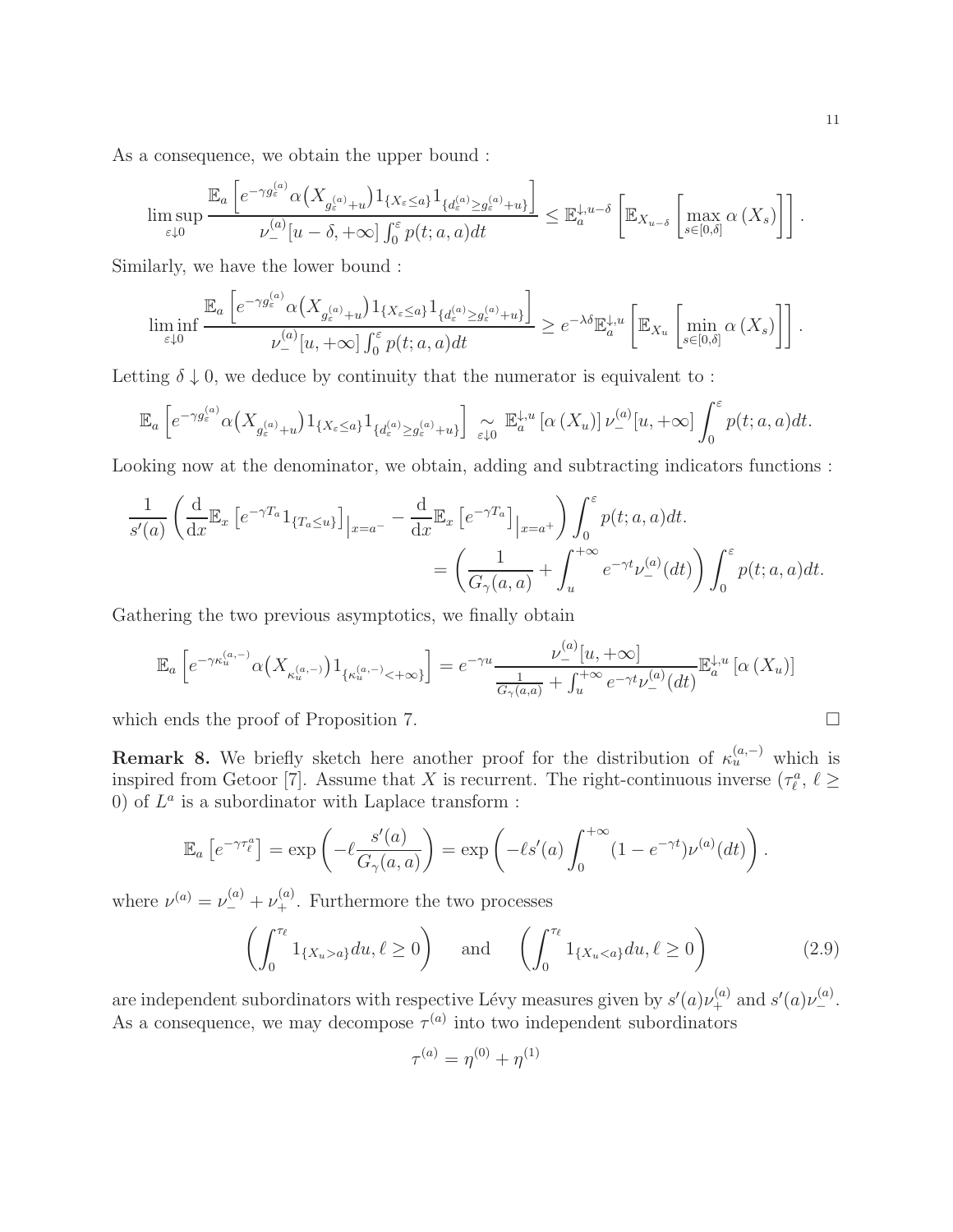with respective Lévy measures  $s'(a)(\nu_+^{(a)}(dt) + 1_{\{t \leq u\}}\nu_-^{(a)}(dt))$  and  $s'(a)1_{\{t \geq u\}}\nu_-^{(a)}(dt)$ . Now  $\kappa_u^{(a,-)}$  is the starting point of the first excursion below a of length greater than u. Define the first jump of  $\eta^{(1)}$  by

$$
R = \inf \{ \ell > 0, \ \eta_{\ell}^{(1)} \neq 0 \}.
$$

The random variable R is exponentially distributed with parameter  $s'(a)\nu^{(a,-)}[u,+\infty]$ . Then

$$
\mathbb{E}_{a}\left[e^{-\gamma(\kappa_{u}^{(a,-)}-u)}\right] = \mathbb{E}\left[e^{-\gamma\eta_{R-}^{(0)}}\right]
$$
\n
$$
= s'(a)\nu_{-}^{(a)}[u,+\infty] \int_{0}^{+\infty} \mathbb{E}\left[e^{-\gamma\eta_{r-}^{(0)}}\right] e^{-s'(a)\nu_{-}^{(a)}[u,+\infty]r} dr
$$
\n
$$
= \frac{\nu_{-}^{(a)}[u,+\infty]}{\int_{0}^{+\infty} (1-e^{-\gamma t})\nu_{+}^{(a)}(dt) + \int_{0}^{u} (1-e^{-\gamma t})\nu_{-}^{(a)}(dt) + \nu_{-}^{(a)}[u,+\infty]}
$$
\n
$$
= \frac{\nu_{-}^{(a)}[u,+\infty]}{\frac{1}{G_{\gamma}(a,a)} + \int_{u}^{+\infty} e^{-\gamma t}\nu_{-}^{(a)}(dt)},
$$

which yields the Laplace transform of  $\kappa_u^{(a,-)}$  when X is recurrent. However, when X is transient, the two subordinators given in Formula (2.9) are no longer independent as explained in [12]. They are only conditionally independent given  $L^a_{\infty}$ , since when  $\ell = L^a_{\infty}$ , one will be stopped at the time  $L^a_{\infty}$  while the other one will jump to  $+\infty$ . As a consequence, in the transient case, one would need to condition by  $L^a_{\infty}$  before mimicking the previous argument.

## 3. Proof of Theorem 1

The proof of Theorem 1 is similar to the proof of Proposition 7, except that we shall work with two boundaries  $a < b$ , and thus write down a system of equations involving  $F_{\alpha,\beta,\gamma,\lambda}(a)$ and  $F_{\alpha,\beta,\gamma,\lambda}(b)$ . Let  $0 < \varepsilon < \min(u,v)$ . To compute  $F_{\alpha,\beta,\gamma,\lambda}(a)$  and  $F_{\alpha,\beta,\gamma,\lambda}(b)$ , we shall decompose the expectation in three terms, according to the position of  $X_{\varepsilon}$  with respect to a and b.

3.1. Study of  $F_{\alpha,\beta,\gamma,\lambda}(a)$ . First, if  $X_{\varepsilon} \leq a$ , then the excursion below a straddling  $\varepsilon$  must remain shorter than u. Applying the Markov property at the time  $d_{\varepsilon}^{(a)}$ , this yields the formula

$$
\mathbb{E}_{a}\left[e^{-\gamma\kappa_{u}^{(a,-)}-\lambda\kappa_{v}^{(b,+)}}\alpha\left(X_{\kappa_{u}^{(a,-)}}\right)\beta\left(X_{\kappa_{v}^{(b,+)}}\right)\mathbf{1}_{\{\kappa_{v}^{(b,+)}\leq\kappa_{u}^{(a,-)}<+\infty\}}\mathbf{1}_{\{X_{\varepsilon}\leq a\}}\right]
$$
\n
$$
=\mathbb{E}_{a}\left[e^{-(\gamma+\lambda)d_{\varepsilon}^{(a)}}\mathbf{1}_{\{d_{\varepsilon}^{(a)}< g_{\varepsilon}^{(a)}+u\}}\mathbf{1}_{\{X_{\varepsilon}\leq a\}}\right]F_{\alpha,\beta,\gamma,\lambda}(a). \quad (3.1)
$$

Next, if  $a < X_{\varepsilon} < b$ , we obtain, applying the Markov property at the times  $d_{\varepsilon}^{(a)}$  and  $d_{\varepsilon}^{(b)}$ :

$$
\mathbb{E}_{a} \left[ e^{-\gamma \kappa_{u}^{(a,-)} - \lambda \kappa_{v}^{(b,+)}} \alpha \left( X_{\kappa_{u}^{(a,-)}} \right) \beta \left( X_{\kappa_{v}^{(b,+)}} \right) 1_{\{\kappa_{v}^{(b,+)} \leq \kappa_{u}^{(a,-)} < +\infty\}} 1_{\{a < X_{\varepsilon} < b\}} \right]
$$
\n
$$
= \mathbb{E}_{a} \left[ e^{-(\gamma + \lambda) d_{\varepsilon}^{(b)}} 1_{\{a < X_{\varepsilon} < b\}} 1_{\{d_{\varepsilon}^{(b)} < d_{\varepsilon}^{(a)}\}} \right] F_{\alpha,\beta,\gamma,\lambda}(b)
$$
\n
$$
+ \mathbb{E}_{a} \left[ e^{-(\gamma + \lambda) d_{\varepsilon}^{(a)}} 1_{\{a < X_{\varepsilon} < b\}} 1_{\{d_{\varepsilon}^{(a)} < d_{\varepsilon}^{(b)}\}} \right] F_{\alpha,\beta,\gamma,\lambda}(a). \quad (3.2)
$$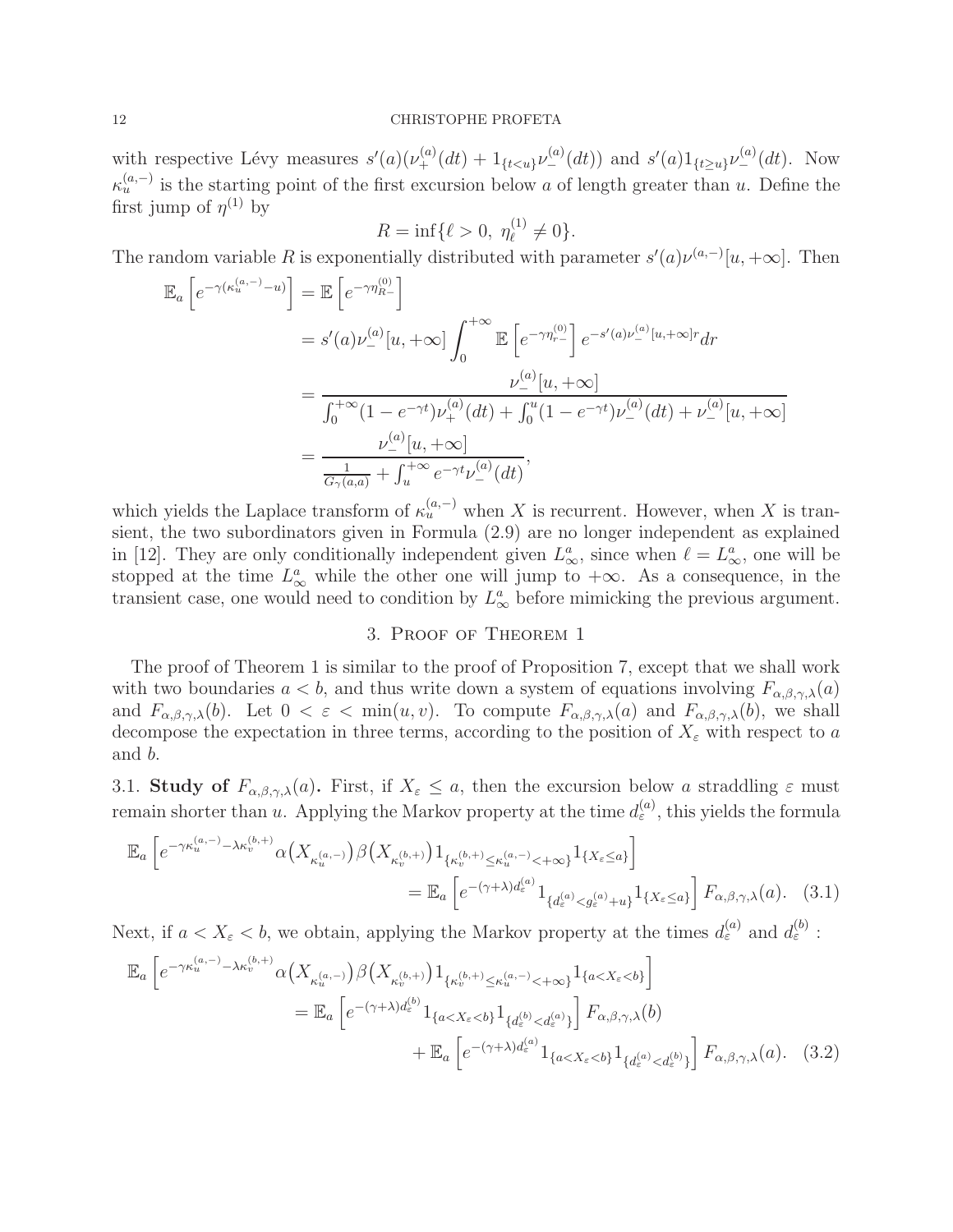The third and last term will have no contribution in the result :

$$
\Delta_a(\varepsilon) = \mathbb{E}_a \left[ e^{-\gamma \kappa_u^{(a,-)} - \lambda \kappa_v^{(b,+)}} \alpha \left( X_{\kappa_u^{(a,-)}} \right) \beta \left( X_{\kappa_v^{(b,+)}} \right) 1_{\{\kappa_v^{(b,+)} \le \kappa_u^{(a,-)} < +\infty\}} 1_{\{X_{\varepsilon} \ge b\}} \right]. \tag{3.3}
$$

As a consequence, gathering  $(3.1)$ ,  $(3.2)$  and  $(3.3)$ , we deduce that :

$$
F_{\alpha,\beta,\gamma,\lambda}(a) = \frac{\mathbb{E}_a\left[e^{-(\gamma+\lambda)d_{\varepsilon}^{(b)}}1_{\{a
$$

and it remains to let  $\varepsilon \downarrow 0$ . Applying the Markov property and Lemma 6, we deduce that the first term in the numerator is equivalent to :

$$
\mathbb{E}_{a}\left[e^{-(\gamma+\lambda)d_{\varepsilon}^{(b)}}1_{\{a
$$
\sim \frac{1}{\varepsilon\downarrow0} \frac{d}{s'(a)} \frac{d}{dx}\mathbb{E}_{x}\left[e^{-(\gamma+\lambda)T_{b}}1_{\{T_{b}
$$
$$

Similarly, the denominator is equivalent to :

$$
\frac{1}{s'(a)} \left( \frac{d}{dx} \mathbb{E}_x \left[ e^{-(\gamma + \lambda)T_a} 1_{\{T_a < u\}} \right]_{|x=a^-} - \frac{d}{dx} \mathbb{E}_x \left[ e^{-(\gamma + \lambda)T_a} 1_{\{T_a < T_b\}} \right]_{|x=a^+} \right) \times \int_0^\varepsilon p(t; a, a) dt.
$$

Finally, from (2.1) and (2.2), the last term is negligible since

$$
\frac{\Delta_a(\varepsilon)}{\int_0^{\varepsilon} p(t; a, a)dt} \le \max_{z \in \mathbb{R}} (\alpha(z)\beta(z)) \frac{\mathbb{P}_a(T_b \le \varepsilon)}{\int_0^{\varepsilon} p(t; a, a)dt} \xrightarrow[\varepsilon \downarrow 0]{} 0
$$

and we obtain, after some simplifications,

$$
F_{\alpha,\beta,\gamma,\lambda}(a) = \frac{\frac{d}{dx} \mathbb{E}_x \left[ e^{-(\gamma + \lambda)T_b} 1_{\{T_b < T_a\}} \right] |_{x=a^+}}{\frac{d}{dx} \mathbb{E}_x \left[ e^{-(\gamma + \lambda)T_a} 1_{\{T_a < u\}} \right] |_{x=a^-} - \frac{d}{dx} \mathbb{E}_x \left[ e^{-(\gamma + \lambda)T_a} 1_{\{T_a < T_b\}} \right] |_{x=a^+}} F_{\alpha,\beta,\gamma,\lambda}(b)
$$
\n
$$
= \frac{W_{\gamma+\lambda}^{(a)}}{W_{\gamma+\lambda}^{(a)}} = \frac{W_{\gamma+\lambda}^{(a)}}{\frac{\Phi_{\gamma+\lambda,-}(a)}{\Phi_{\gamma+\lambda,-}(a)} + s'(a) \int_u^{+\infty} e^{-(\gamma + \lambda)t} \nu_-^{(a)}(dt) - \frac{W_{\gamma+\lambda}^{(b)}(a)}{W_{\gamma+\lambda}^{(b)}(a)}} F_{\alpha,\beta,\gamma,\lambda}(b)
$$
\n
$$
= \frac{1}{\Psi_{\gamma+\lambda}^{(-)}(b,a,u)} F_{\alpha,\beta,\gamma,\lambda}(b). \tag{3.4}
$$

**Remark 9.** By identification, the Laplace transform of  $T_b$  on the event  $\{T_b < \kappa_u^{(a,-)}\}$  is given by

$$
\mathbb{E}_a\left[e^{-\lambda T_b}1_{\{T_b < \kappa_u^{(a,-)}\}}\right] = \frac{1}{\Psi_{\lambda}^{(-)}(b,a,u)}.
$$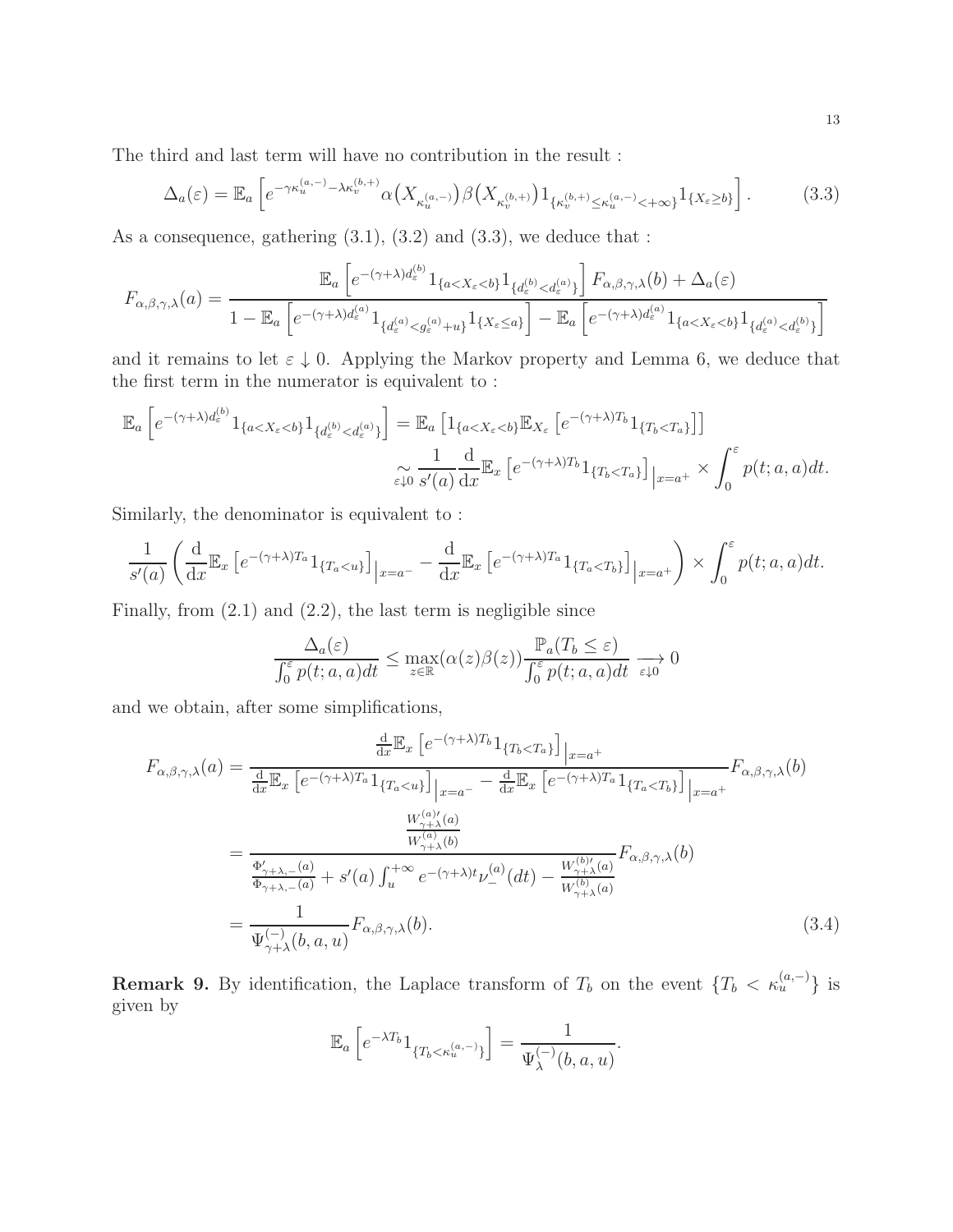3.2. Study of  $F_{\alpha,\beta,\gamma,\lambda}(b)$ . First, if  $X_{\varepsilon} > b$ , we need to take care as whether or not the excursion above b straddling  $\varepsilon$  is longer than v. On the one hand, if this excursion is longer than v, then  $\kappa_v^{(b,+)} = g_{\varepsilon}^{(b)} + v$ , hence, applying as before the Markov property at the time  $d_{\varepsilon}^{(b)}:$ 

$$
\begin{split} &\mathbb{E}_b\left[e^{-\gamma \kappa_u^{(a,-)}-\lambda \kappa_v^{(b,+)} } \alpha \big(X_{\kappa_u^{(a,-)}}\big)\beta \big(X_{\kappa_v^{(b,+)}}\big)1_{\{\kappa_v^{(b,+)} \leq \kappa_u^{(a,-)}<+\infty\}}1_{\{X_{\varepsilon}\geq b\}} 1_{\{d_{\varepsilon}^{(b)} \geq v+g_{\varepsilon}^{(b)}\}}\right]\\ &=\mathbb{E}_b\left[e^{-\gamma d_{\varepsilon}^{(b)}-\lambda(g_{\varepsilon}^{(b)}+v)} \beta \big(X_{g_{\varepsilon}^{(b)}+v}\big)1_{\{X_{\varepsilon}\geq b\}}1_{\{d_{\varepsilon}^{(b)} \geq v+g_{\varepsilon}^{(b)}\}}\right]\mathbb{E}_b\left[e^{-\gamma \kappa_u^{(a,-)}} \alpha \big(X_{\kappa_u^{(a,-)}}\big)1_{\{\kappa_u^{(a,-)}<+\infty\}}\right]. \end{split}
$$

On the other hand, if this excursion is shorter than  $v$ , then

$$
\mathbb{E}_{b}\left[e^{-\gamma \kappa_{u}^{(a,-)}-\lambda \kappa_{v}^{(b,+)}}\alpha \left(X_{\kappa_{u}^{(a,-)}}\right)\beta \left(X_{\kappa_{v}^{(b,+)}}\right)1_{\{\kappa_{v}^{(b,+)}\leq \kappa_{u}^{(a,-)}<+\infty\}}1_{\{X_{\varepsilon}\geq b\}}1_{\{d_{\varepsilon}^{(b)}\n
$$
=\mathbb{E}_{b}\left[e^{-(\gamma+\lambda) d_{\varepsilon}^{(b)}}1_{\{X_{\varepsilon}\geq b\}}1_{\{d_{\varepsilon}^{(b)}
$$
$$

Next, if  $a < X_{\varepsilon} < b$ , we obtain, applying the Markov property at the times  $d_{\varepsilon}^{(a)}$  and  $d_{\varepsilon}^{(b)}$ :

$$
\mathbb{E}_{b}\left[e^{-\lambda\kappa_{v}^{(b,+)}-\gamma\kappa_{u}^{(a,-)}}\alpha\left(X_{\kappa_{u}^{(a,-)}}\right)\beta\left(X_{\kappa_{v}^{(b,+)}}\right)\mathbf{1}_{\{\kappa_{v}^{(b,+)}\leq\kappa_{u}^{(a,-)}<+\infty\}}\mathbf{1}_{\{a\n
$$
=\mathbb{E}_{b}\left[e^{-(\gamma+\lambda)d_{\varepsilon}^{(b)}}\mathbf{1}_{\{a\n(3.5)
$$
$$

Finally, the last term when  $X_{\varepsilon} \leq a$  is again negligible :

$$
\Delta_b(\varepsilon) = \mathbb{E}_b \left[ e^{-\gamma \kappa_u^{(a,-)} - \lambda \kappa_v^{(b,+)} } \alpha \left( X_{\kappa_u^{(a,-)}} \right) \beta \left( X_{\kappa_v^{(b,+)}} \right) 1_{\{\kappa_v^{(b,+)} \leq \kappa_u^{(a,-)} < +\infty\}} 1_{\{X_{\varepsilon} \leq a\}} \right].
$$

Passing to the limit as  $\varepsilon \downarrow 0$  and proceeding as in Proposition 7, we deduce that

$$
\Psi_{\gamma+\lambda}^{(+)}(a,b,v)F_{\alpha,\beta,\gamma,\lambda}(b) - F_{\alpha,\beta,\gamma,\lambda}(a)
$$
\n
$$
= e^{-\lambda v - \gamma v} \frac{W_{\gamma+\lambda}^{(b)}(a)}{\omega_{\gamma+\lambda}} \mathbb{E}_b \left[ e^{-\gamma \kappa_u^{(a,-)}} \alpha \left( X_{\kappa_u^{(a,-)}} \right) 1_{\{\kappa_u^{(a,-)} < +\infty\}} \right] \mathbb{E}_b^{\uparrow,v} \left[ \frac{\Phi_{\gamma,+}(X_v)}{\Phi_{\gamma,+}(b)} \beta \left( X_v \right) \right] \nu_+^{(b)}[v,+\infty]
$$

and the expression for  $F_{\alpha,\beta,\gamma,\lambda}(b)$  follows by plugging (3.4) in this last formula. Finally, to get the general expression of Theorem 1 for  $a \leq x \leq b$ , one simply need to apply the Markov property

$$
F_{\alpha,\beta,\gamma,\lambda}(x) = \mathbb{E}_x \left[ e^{-(\gamma + \lambda)T_a} 1_{\{T_a < T_b\}} \right] F_{\alpha,\beta,\gamma,\lambda}(a) + \mathbb{E}_x \left[ e^{-(\gamma + \lambda)T_b} 1_{\{T_b < T_a\}} \right] F_{\alpha,\beta,\gamma,\lambda}(b)
$$
\nthen use (3.4)

and then use (3.4).

## 4. Applications

We briefly give a few examples where the expressions for the Lévy measures  $\nu_-^{(a)}$  and  $\nu_+^{(b)}$ + may be written down explicitly.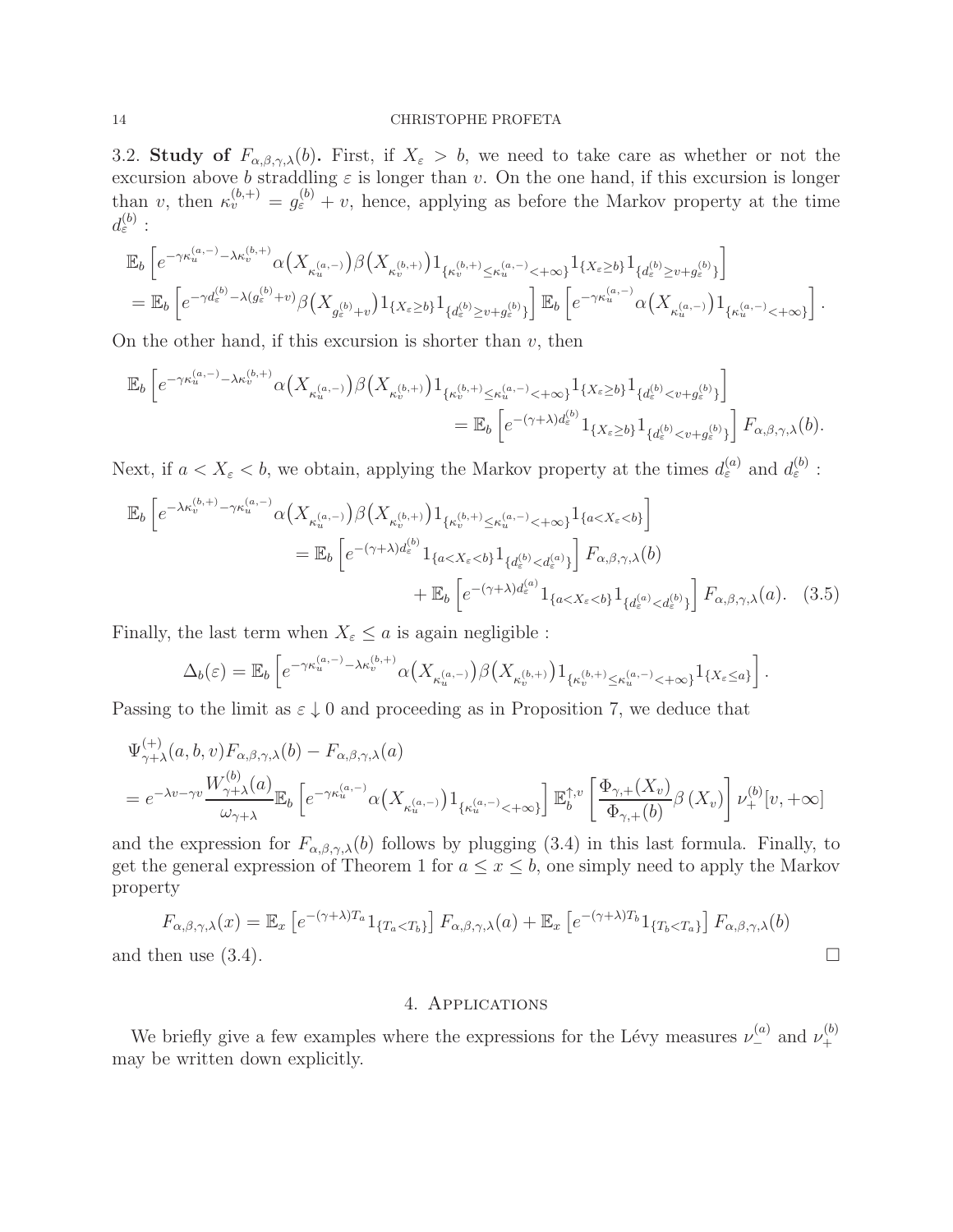4.1. Brownian motion with drift  $\mu$ . Assume that X is a Brownian motion with drift  $\mu$ . Its scale function may be chosen such that :

$$
s'(x) = e^{-2\mu x}.
$$

The two eigenfunctions  $\Phi_{\lambda,+}$  and  $\Phi_{\lambda,-}$  are given by :

$$
\Phi_{\lambda,+}(x) = \exp\left(-x\left(\sqrt{2\lambda + \mu^2} + \mu\right)\right) \quad \text{and} \quad \Phi_{\lambda,-}(x) = \exp\left(x\left(\sqrt{2\lambda + \mu^2} - \mu\right)\right)
$$

and

$$
\mathbb{P}_x(T_a \in dt) = \frac{|a-x|}{\sqrt{2\pi}t^{3/2}} \exp\left(-\frac{(a-x-\mu t)^2}{2t}\right)dt.
$$

As a consequence, the Lévy measures  $\nu_{\pm}^{(a)}$  only depend on a through the scale function s:

$$
\nu_{\pm}^{(a)}(dt) = e^{2\mu a} \frac{1}{\sqrt{2\pi}t^{3/2}} e^{-\frac{\mu^2}{2}t} dt,
$$

and

$$
\nu_{\pm}^{(a)}(\{+\infty\}) = e^{2\mu a} (\vert \mu \vert \pm \mu).
$$

When  $\mu = 0$ , one may choose  $s(x) = x$  and applying Remark 5, we recover for instance the formula for a standard Brownian motion, i.e. for  $a \leq x \leq b$  (see [5]):

$$
\mathbb{P}_x\left(\kappa_v^{(b,+)} \le \kappa_u^{(a,-)}\right) = \frac{\sqrt{u} + (x-a)\sqrt{\frac{2}{\pi}}}{\sqrt{v} + \sqrt{u} + (b-a)\sqrt{\frac{2}{\pi}}}.
$$

4.2. Three-dimensional Bessel process with drift  $\mu > 0$  in the wide sense. Let us consider the solution of the following SDE :

$$
X_t = x + B_t + \mu \int_0^t \frac{\cosh(\mu X_s)}{\sinh(\mu X_s)} ds
$$

where  $x > 0$  and B is a standard Brownian motion. The law of X is that of a Brownian motion with drift  $\mu > 0$  conditioned to stay positive, or alternatively that of a three-dimensional Bessel process with drift  $\mu$  in the wide sense, see Pitman & Yor [13] or Watanabe [15]. Its scale function may be chosen such that

$$
s'(x) = \frac{\mu^2}{\sinh^2(\mu x)}
$$

and the two eigenfunctions are given by

$$
\Phi_{\lambda,+}(x) = \mu \frac{\exp\left(-x\sqrt{2\lambda + \mu^2}\right)}{\sinh(\mu x)} \quad \text{and} \quad \Phi_{\lambda,-}(x) = \mu \frac{\sinh(x\sqrt{2\lambda + \mu^2})}{\sinh(\mu x)}.
$$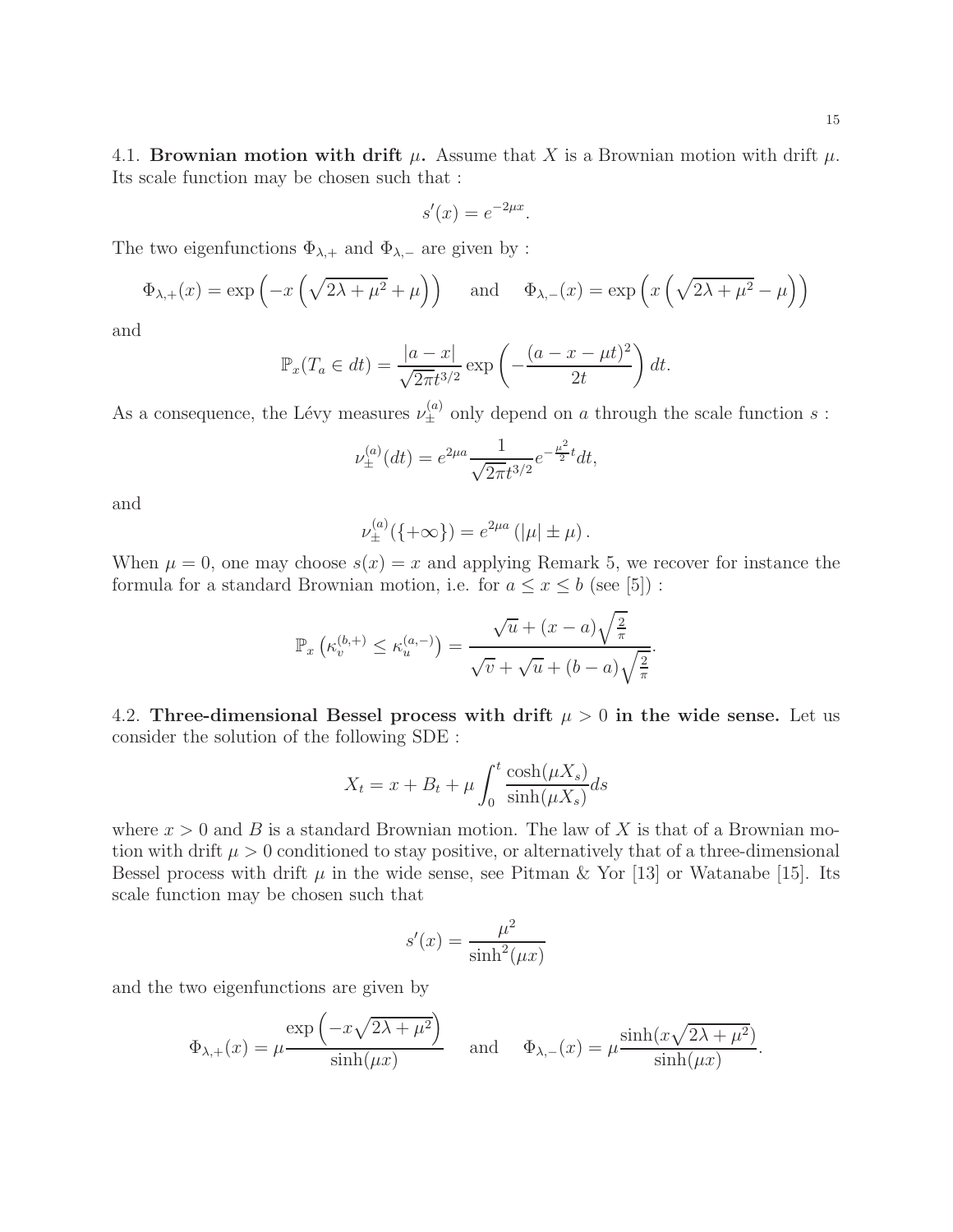As a consequence, we deduce from [6, p.258] that

$$
\mathbb{P}_x(T_a \in dt)/dt = \begin{cases} \frac{\sinh(\mu a)}{\sinh(\mu x)} \frac{1}{\sqrt{2\pi}t^{3/2}} \sum_{n=-\infty}^{+\infty} ((2n+1)a - x)e^{-\frac{((2n+1)a - x)^2}{2t} - \frac{\mu^2}{2}t} & \text{if } x < a, \\ \frac{\sinh(\mu a)}{\sinh(\mu x)} \frac{(x-a)}{\sqrt{2\pi}t^{3/2}} \exp\left(-\frac{(x-a)^2}{2t} - \frac{\mu^2}{2}t\right) & \text{if } x > a, \end{cases}
$$

hence we obtain

$$
\nu_{-}^{(a)}(dt) = \frac{\sinh^2(\mu a)}{\mu^2} \frac{1}{\sqrt{2\pi}t^{3/2}} e^{-\frac{\mu^2}{2}t} \sum_{n=-\infty}^{+\infty} \left( \frac{\mu \cosh(\mu a)}{\sinh(\mu a)} 2na + 1 - \frac{4n^2 a^2}{t} \right) e^{-\frac{2n^2 a^2}{t}} dt
$$

and

$$
\nu_{+}^{(b)}(dt) = \frac{\sinh^2(\mu b)}{\mu^2} \frac{1}{\sqrt{2\pi}t^{3/2}} e^{-\frac{\mu^2}{2}t} dt.
$$

Note that the measure  $\nu_+^{(b)}$  admits an atom at  $+\infty$  which is given by :

$$
\nu_{+}^{(b)}(\{\pm \infty\}) = \frac{e^{2\mu b} - 1}{2\mu}.
$$

As a consequence, we deduce for instance that :

$$
\mathbb{P}_a\left(\kappa_u^{(a,-)} < +\infty\right) = \frac{\nu_-^{(a)}[u,+\infty)}{\frac{e^{2\mu a}-1}{2\mu} + \nu_-^{(a)}[u,+\infty)}.
$$

4.3. Reflected Brownian motion. Assume that  $X = |B|$  with B a standard Brownian motion. The two eigenfunctions  $\Phi_{\lambda,+}$  and  $\Phi_{\lambda,-}$  are given by :

$$
\Phi_{\lambda,+}(x) = \exp\left(-x\sqrt{2\lambda}\right)
$$
 and  $\Phi_{\lambda,-}(x) = \cosh\left(x\sqrt{2\lambda}\right)$ 

and from Borodin & Salminen [2], the distribution of  $T_a$  admits the density

$$
\mathbb{P}_x(T_a \in dt)/dt = \begin{cases} \frac{1}{\sqrt{2\pi}t^{3/2}} \sum_{n=-\infty}^{+\infty} (-1)^n ((2n+1)a + x)e^{-\frac{((2n+1)a+x)^2}{2t}} & \text{if } x < a, \\ \frac{(x-a)}{\sqrt{2\pi}t^{3/2}} \exp\left(-\frac{(x-a)^2}{2t}\right) & \text{if } x > a, \end{cases}
$$

Therefore, we deduce that

$$
\nu_{-}^{(a)}(dt) = \frac{1}{\sqrt{2\pi}t^{3/2}} \sum_{n=-\infty}^{+\infty} (-1)^{n+1} \left(\frac{4a^2n^2}{t} - 1\right) e^{-\frac{2a^2n^2}{t}} dt
$$